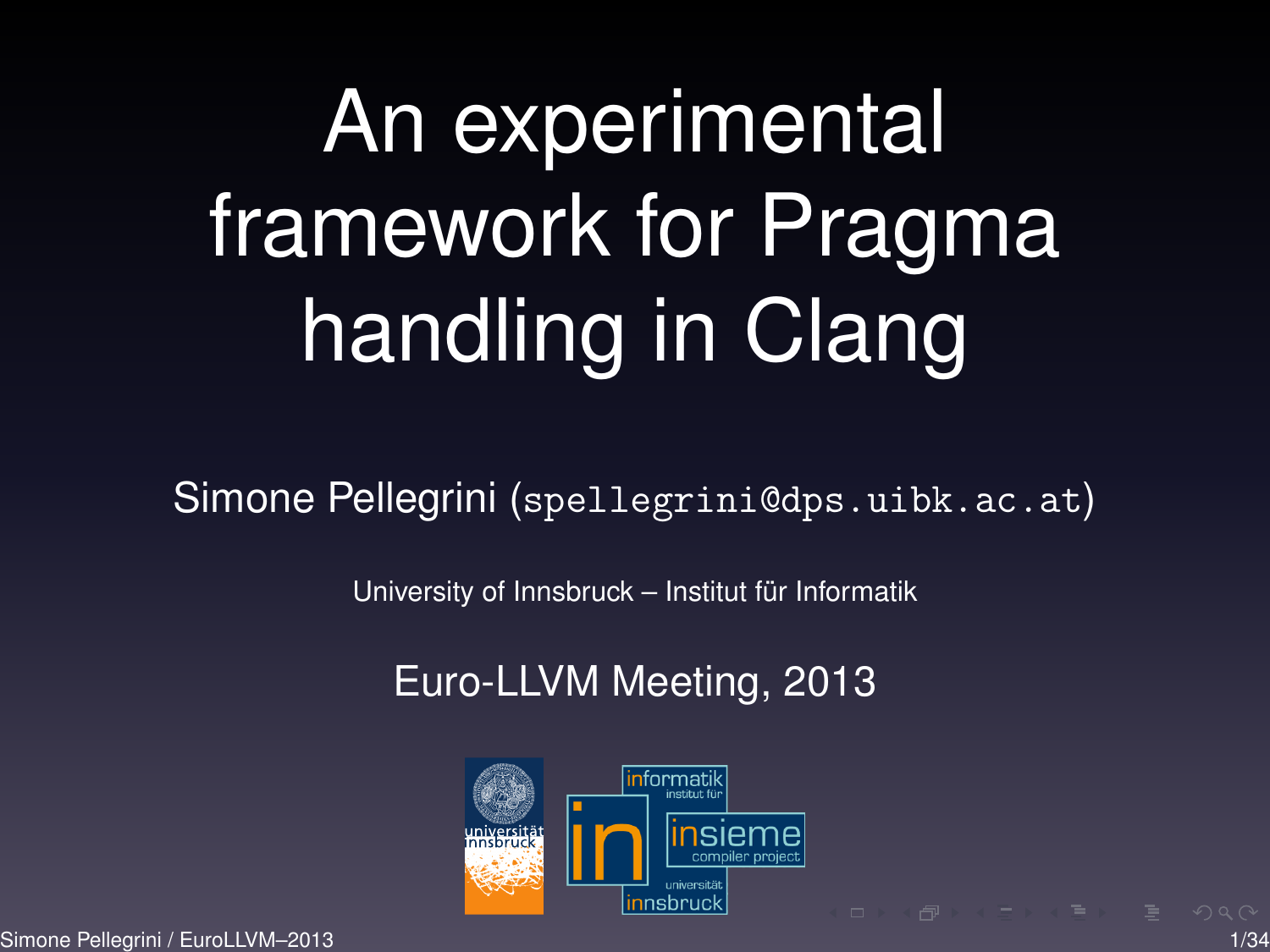# **Background**



This work has been done as part of the *Insieme Compiler* (<www.insieme-compiler.org>)

- A Source-to-Source compiler infrastructure
- Uses LLVM/Clang as a frontend, but relies on its own IR (*INSPIRE*)
- Targets HPC and research issues of parallel paradigms, i.e. OpenMP/MPI/OpenCL
- Developed by the University of Innsbruck<sup>1</sup>

<sup>1</sup> Funded by FWF Austrian Science Fund and by the Austrian Research Promotion Agency. Simone Pellegrini / EuroLLVM–2013 2/34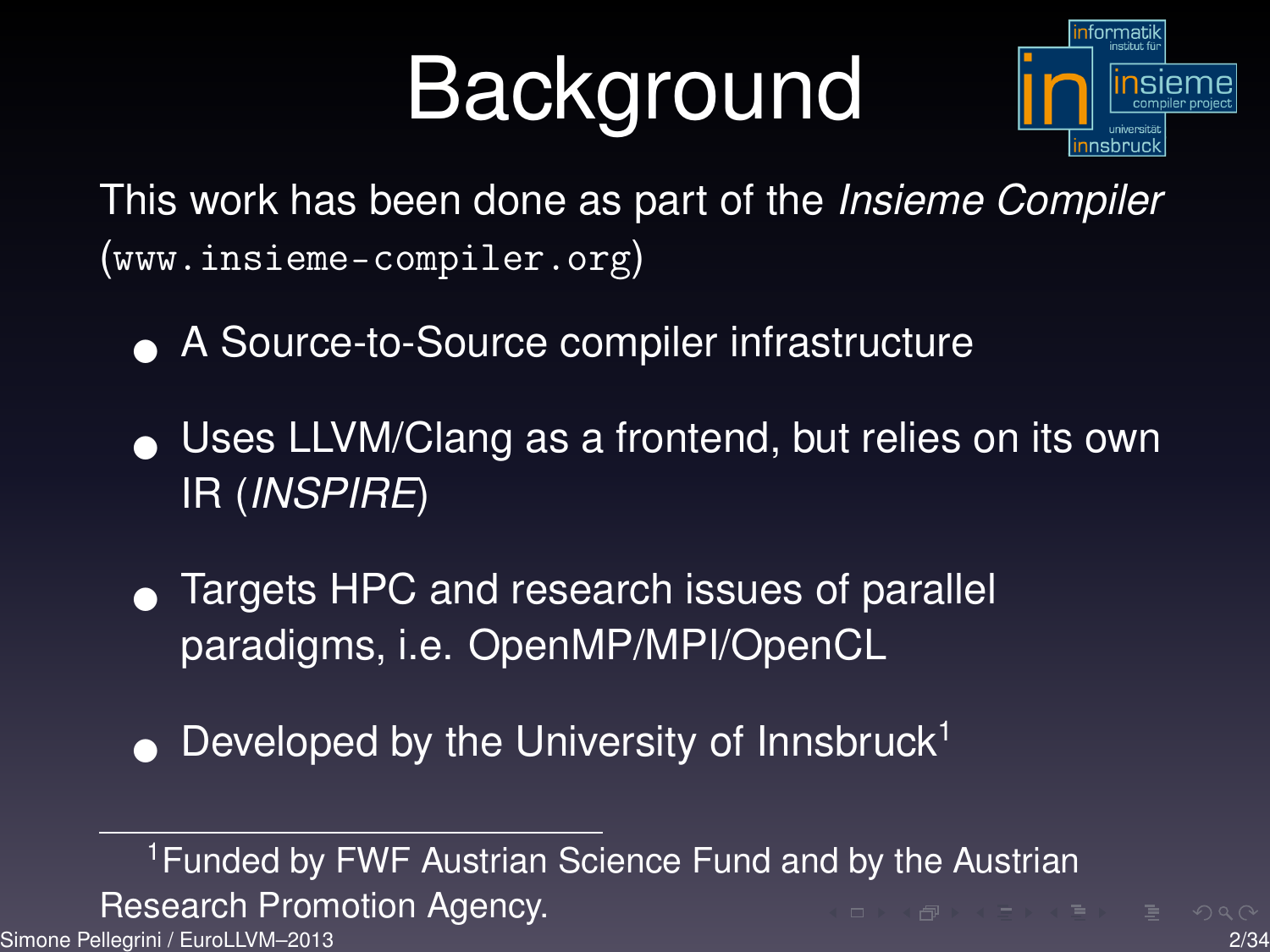## Motivation & Goal

Simone Pellegrini / EuroLLVM–2013 3/34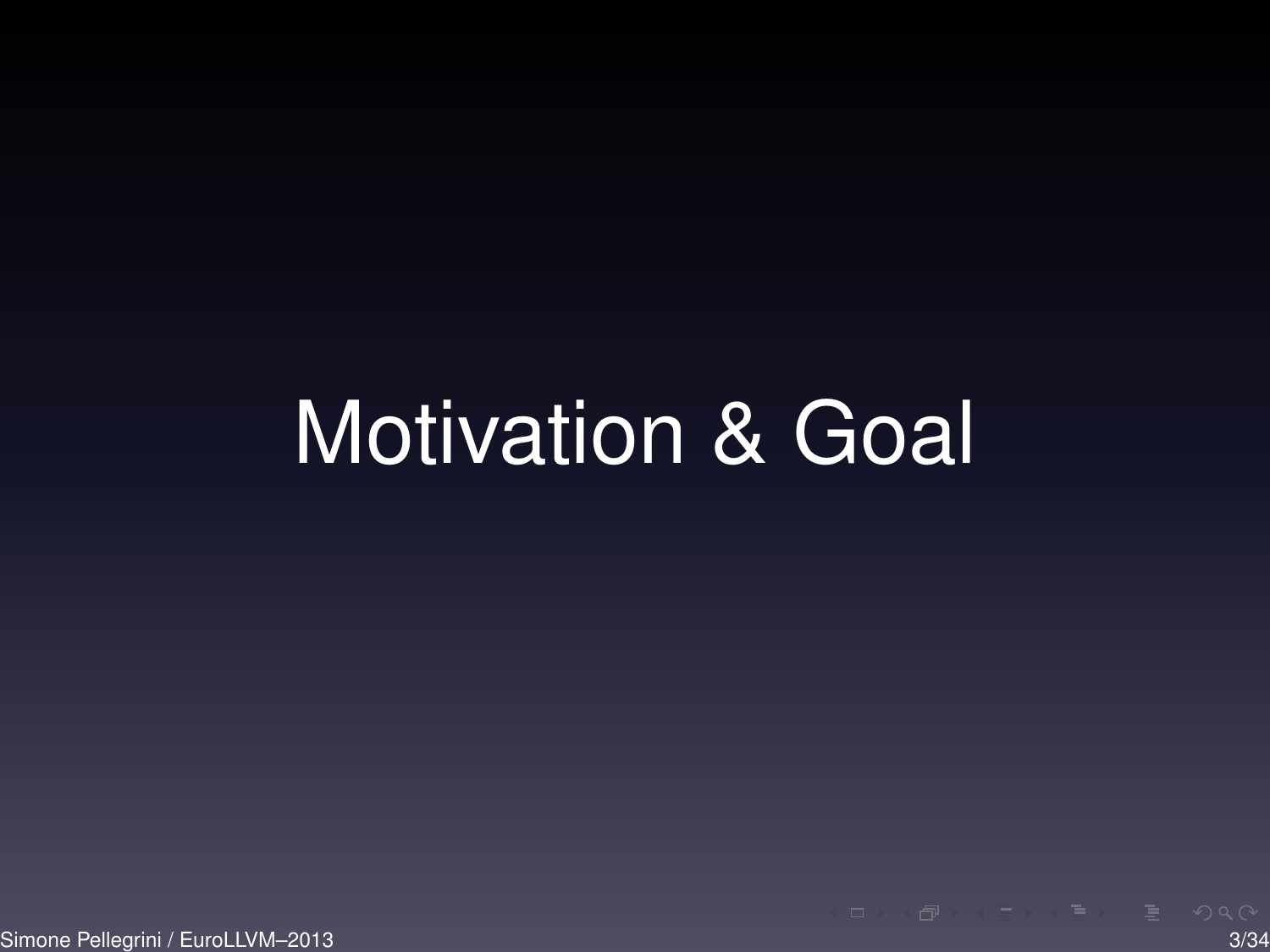# Pragma Directives

*"The* #pragma *directive is the method specified by the C standard for providing additional information to the compiler, beyond what is conveyed in the language itself."*

```
# pragma omp parallel for num_threads (x - 2) (i)
for (unsigned i=0; i < 1000; +i) {
   do_embarrassingly_parallel_work () ;
  # pragma omp barrier ( ii )
}
```
Their actions are either associated with the following statement/declaration *(i)* or the position *(ii)*.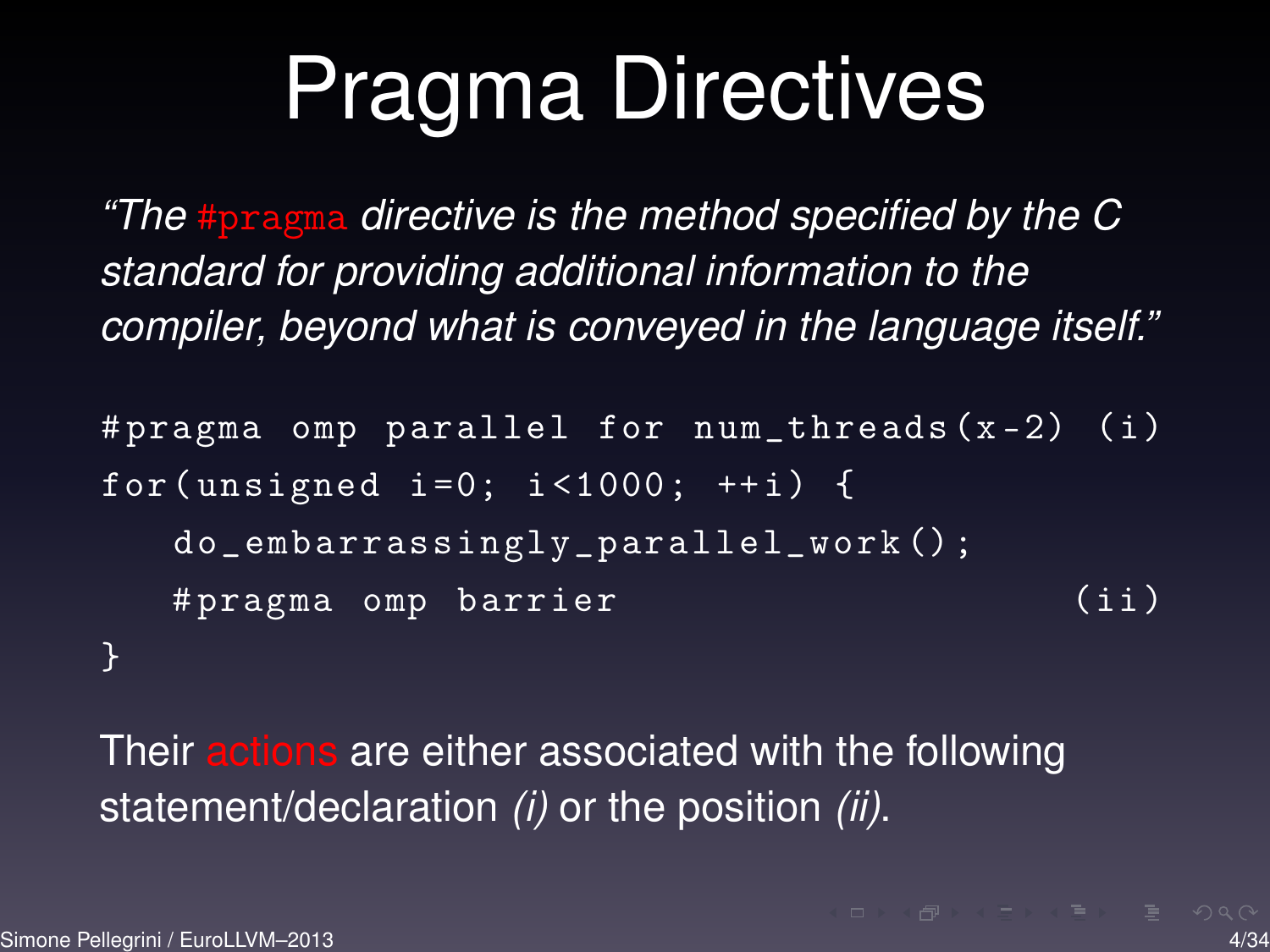# Motivation

- Researchers love defining new #pragmas to augment compiler's knowledge
	- **Compiler Extensions**: *Intel Compiler, Microsoft Visual Studio, PGI, GCC, etc. . .*
	- **Programming paradigms**: *OpenMP, OpenACC, StarSS, etc. . .*

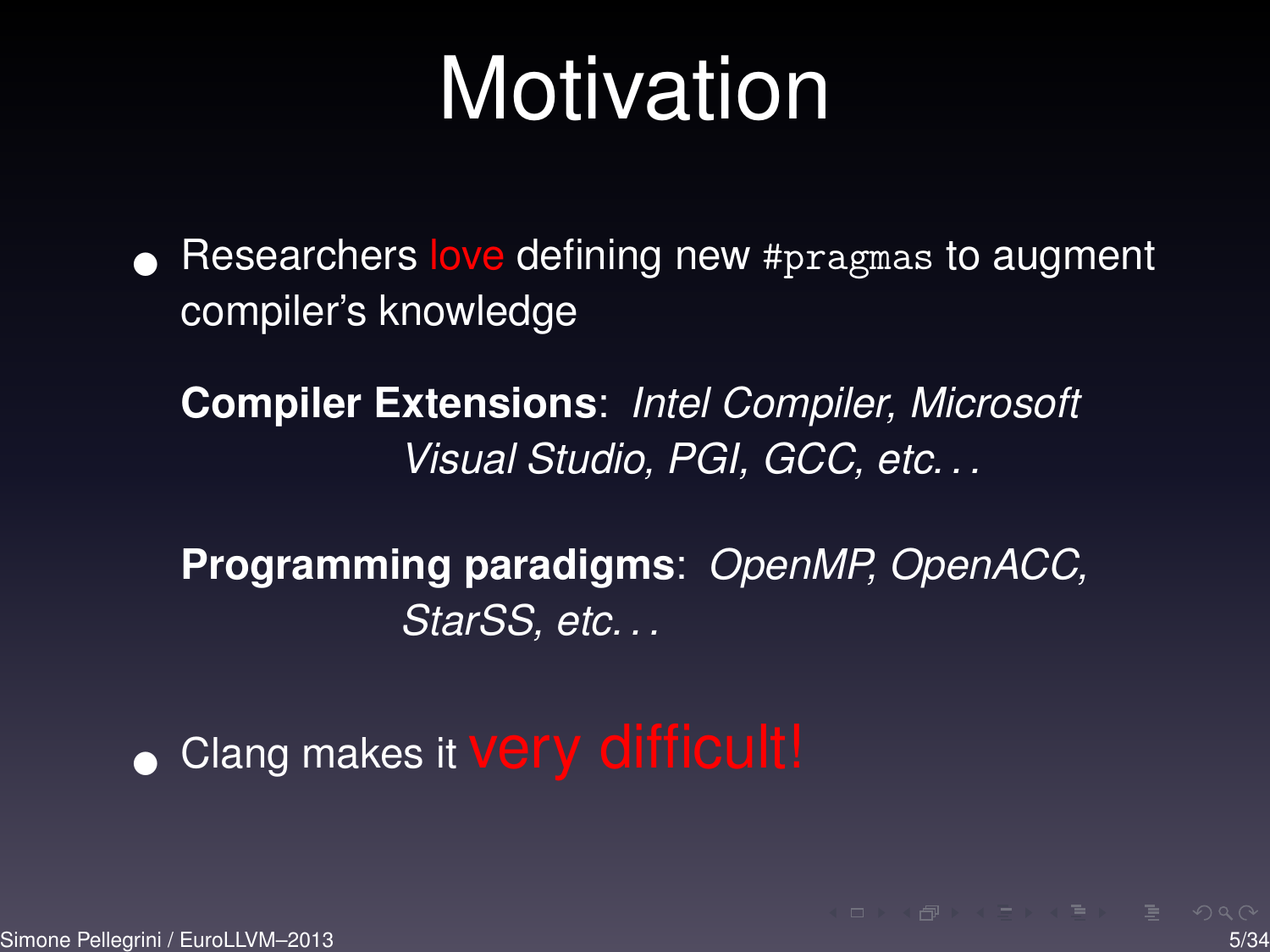# Pragma Handling in Clang

Clang provides an interface to *react* to new #pragmas

```
class PragmaHandler {
   virtual void HandlePragma (
      Preprocessor & PP ,
      PragmaIntroducerKind Introducer ,
      Token & FirstToken ) =0;
};
```
// Hierarchical pragmas can be defined with class PragmaNamespace : PragmaHandler { void AddPragma ( PragmaHandler \* Handler ) ; };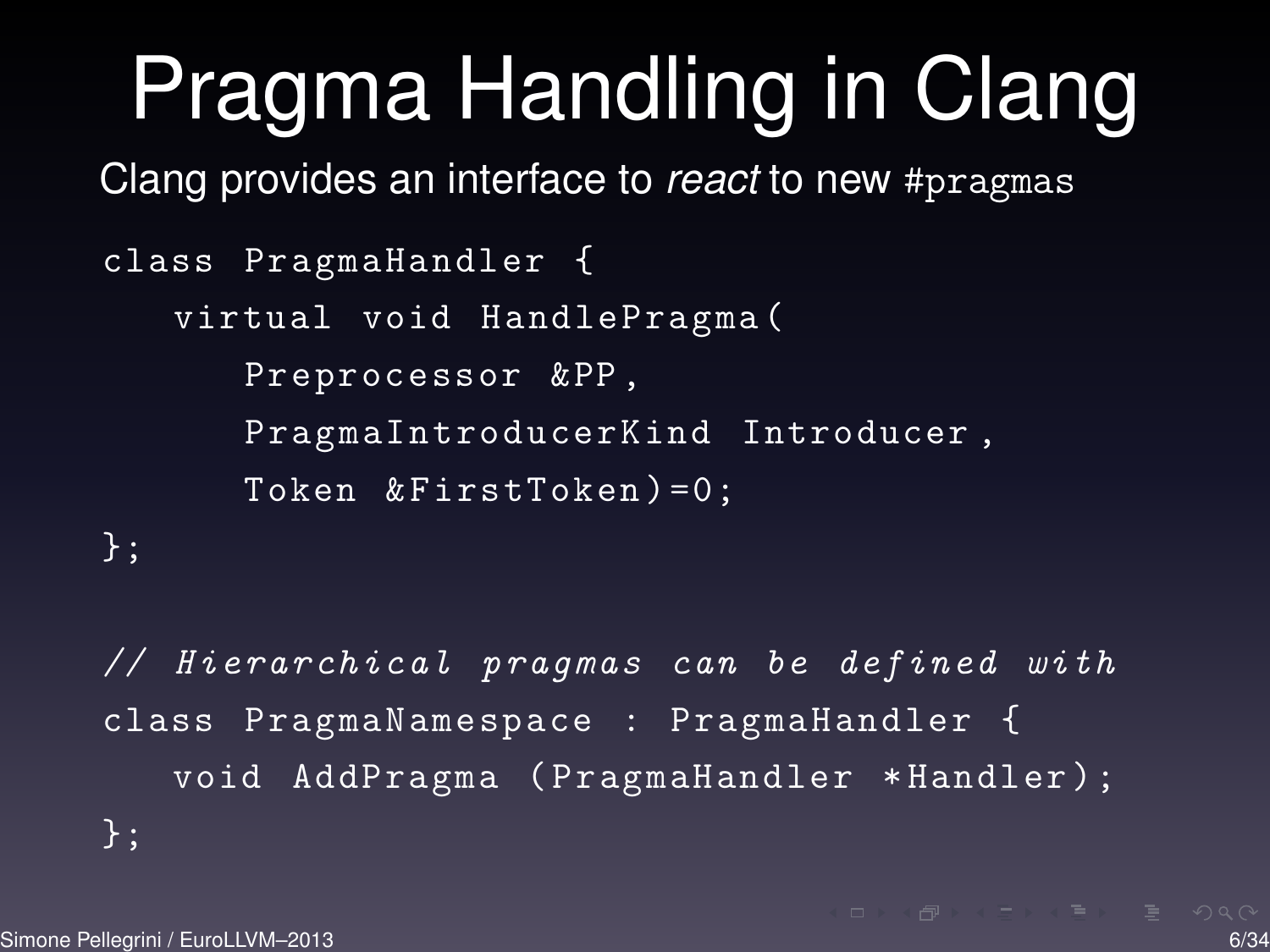#### #pragma unused(id(,id)\*)

```
Token Tok ;
PP.Lex (Tok);
if (Tok.isNot(tok::1_paren))
   throw \dots; // error, expected '('
bool LexID = true; // expected 'identifier' next
while (true) {
   PP.Lex (Tok); // consumes next token
   if (LexID) {
      if ( Tok . is ( tok :: identifier )) {
         // save the id for sema checks
         Lex = false:continue ;
      throw ...; // error, expected 'identifier'
```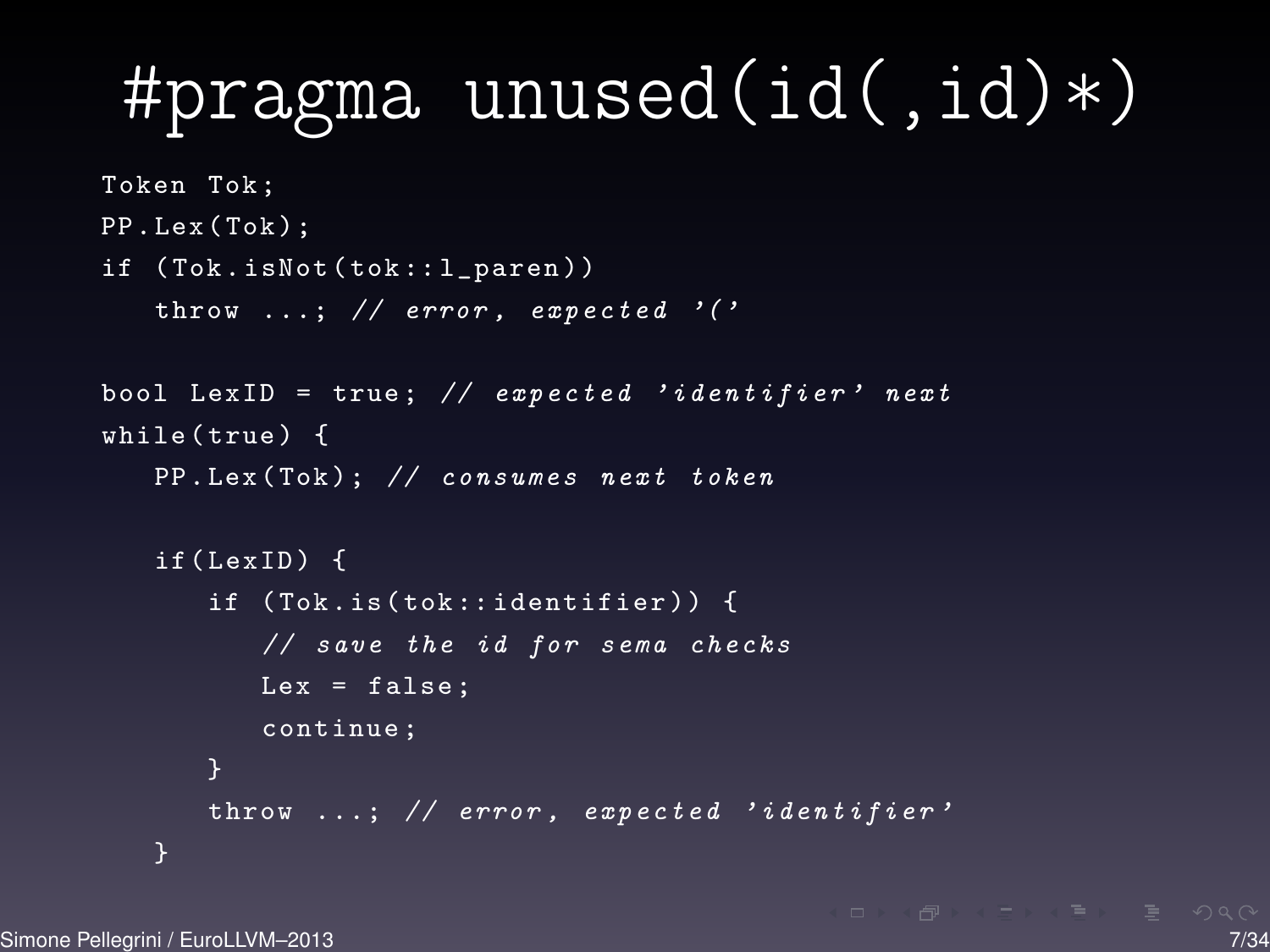#### #pragma unused(id(,id)\*)

```
if ( Tok . is ( tok :: comma )) {
       LexID = true; // expected 'identifier' next
      continue ;
   }
   if ( Tok . is ( tok :: r_paren ))
       break: // success
   throw \ldots; // error, illegal token
Next. . . semantic checks.
```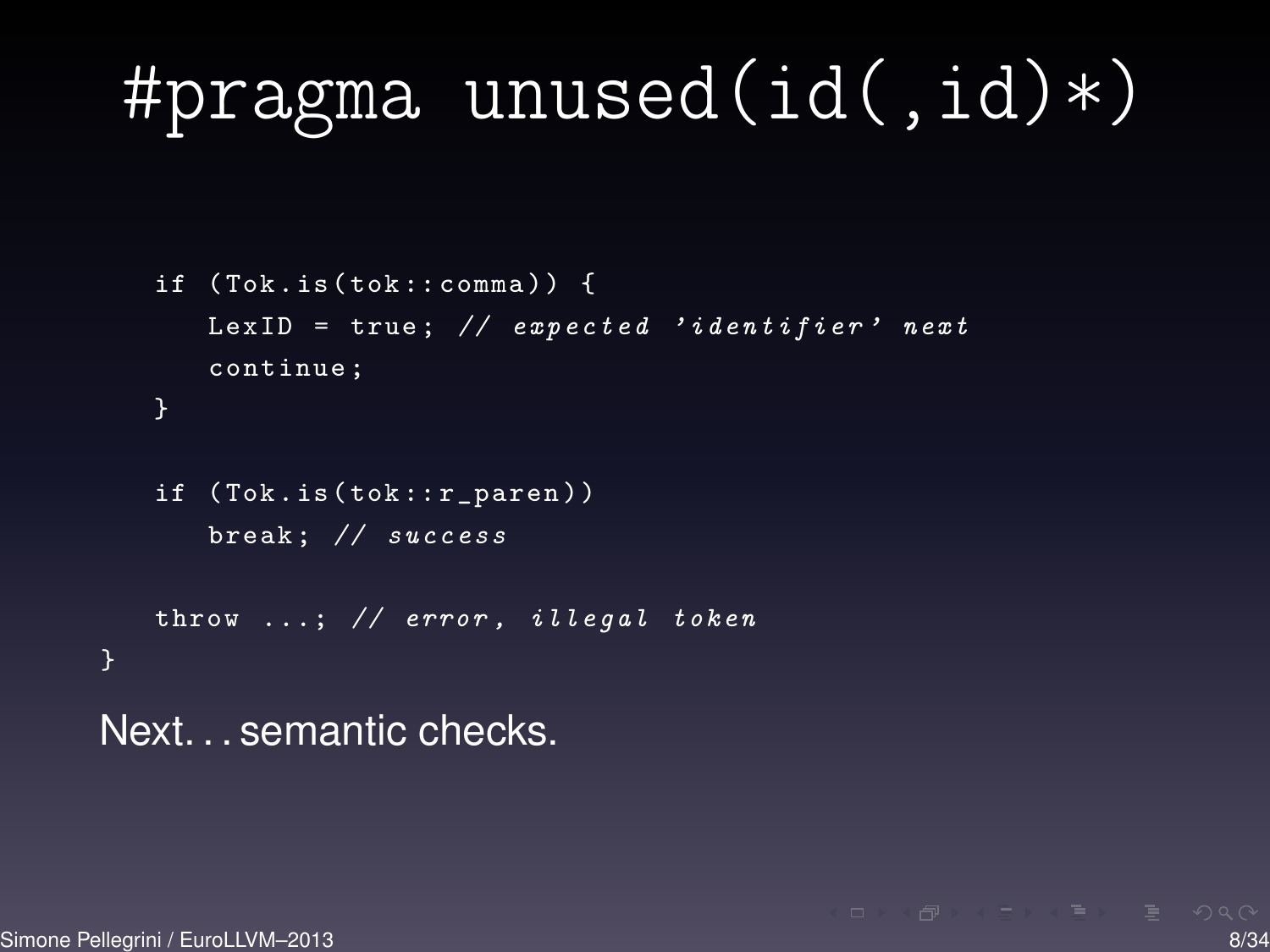#### clang::Sema

#### • Once gathered the information

=> Sema.ActOnPragmaUnused(...)

- $\triangleright$  Check semantics (access to the clang:: Parser and context)
- $\triangleright$  Bind pragmas to stmts/decls
- $\triangleright$  Store/Apply pragma semantics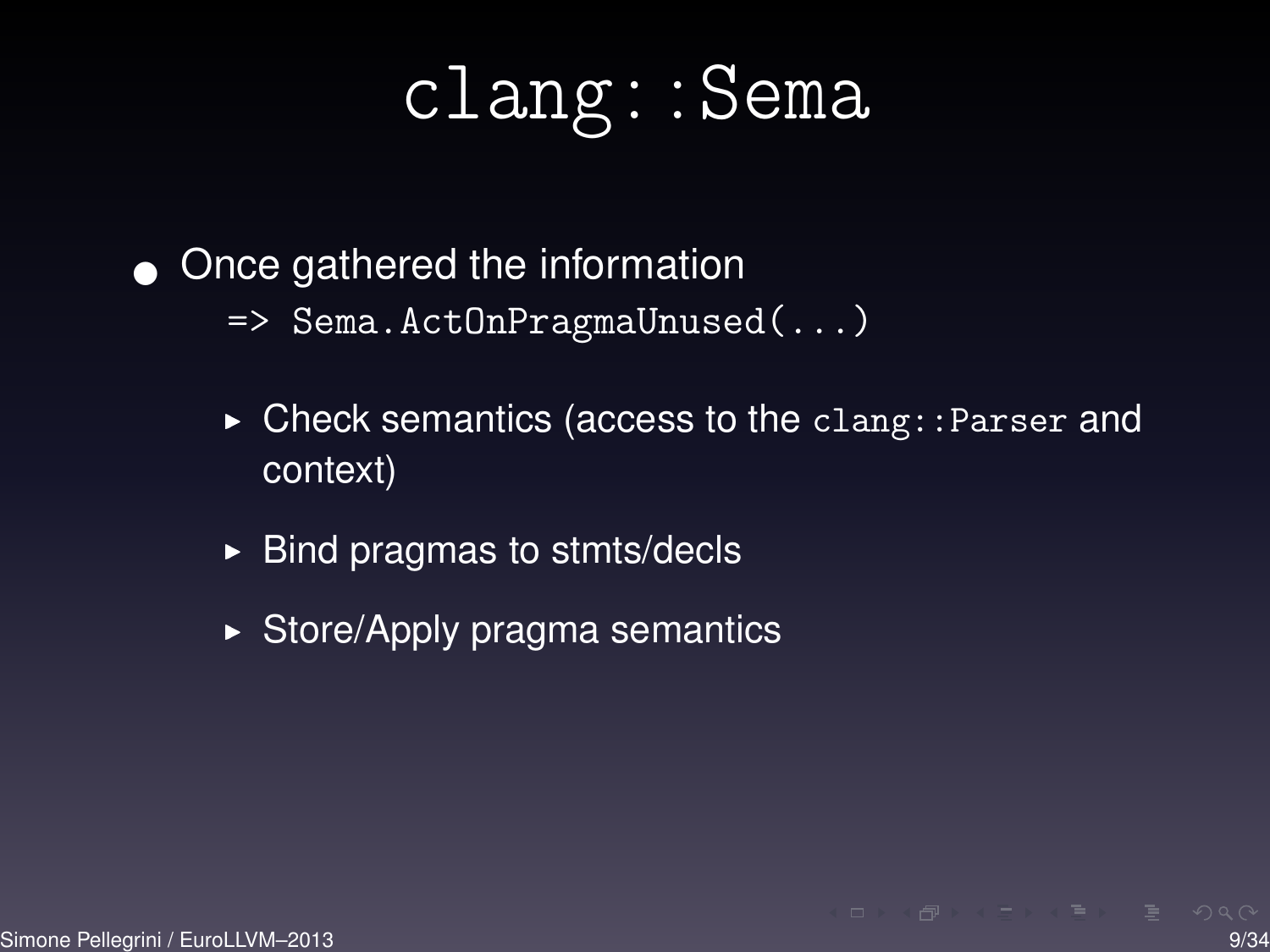#### clang::Sema

#### • Once gathered the information

=> Sema.ActOnPragmaUnused(...)

- $\triangleright$  Check semantics (access to the clang:: Parser and context)
- $\triangleright$  Bind pragmas to stmts/decls
- $\triangleright$  Store/Apply pragma semantics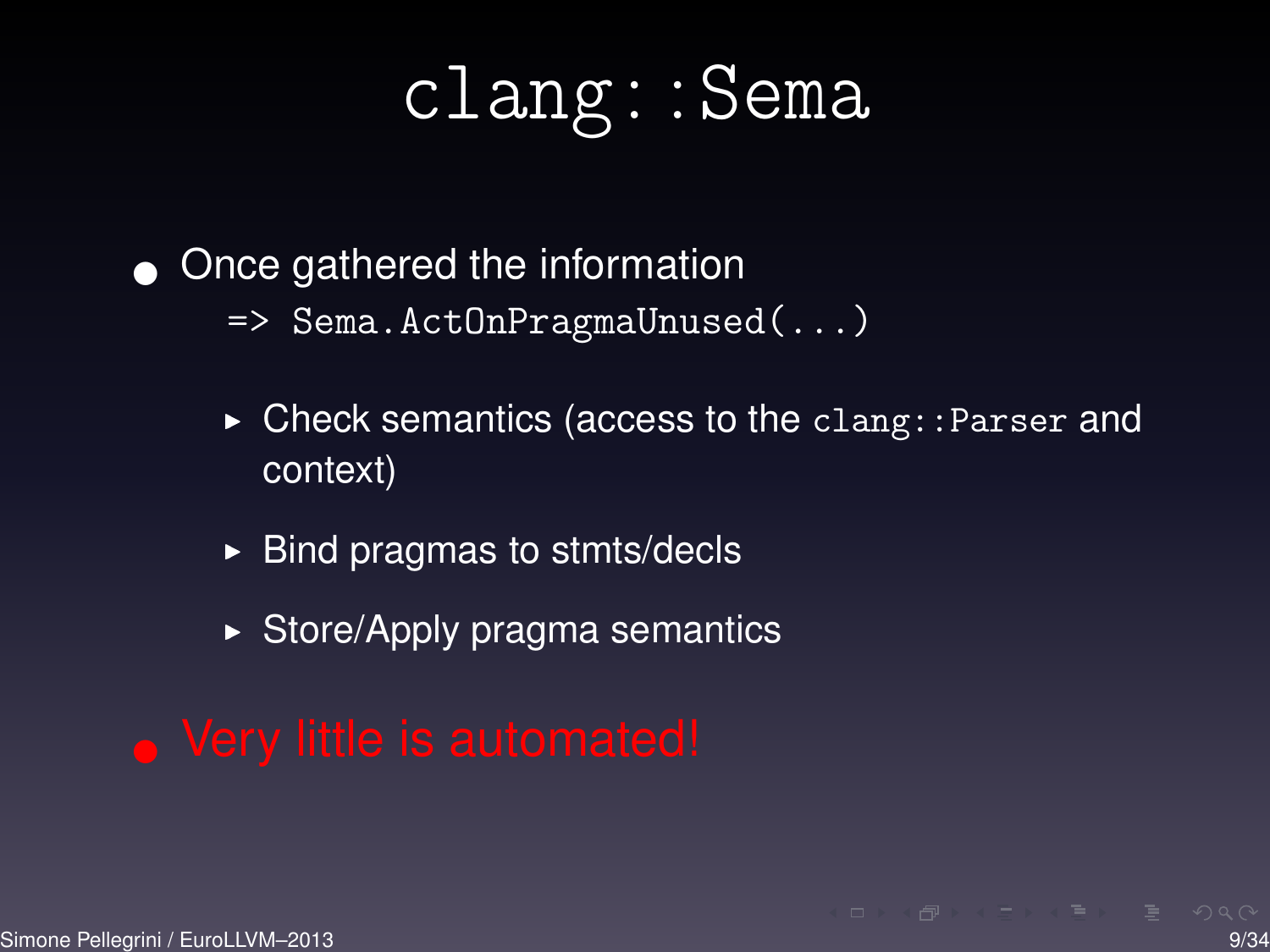# Not #pragma friendly!

Defining new pragmas in Clang is cumbersome:

- User has to directly interface with the *lexer* and *preprocessor*
- New pragmas cannot be defined without modifying core data structures (e.g. clang::Sema)
	- $\triangleright$  Use of patches (updated every new LLVM release)
	- **I.** Difficult to implement pragmas as Clang *extensions* (e.g. *LibTooling* interface)
- Most of the code can be factorized!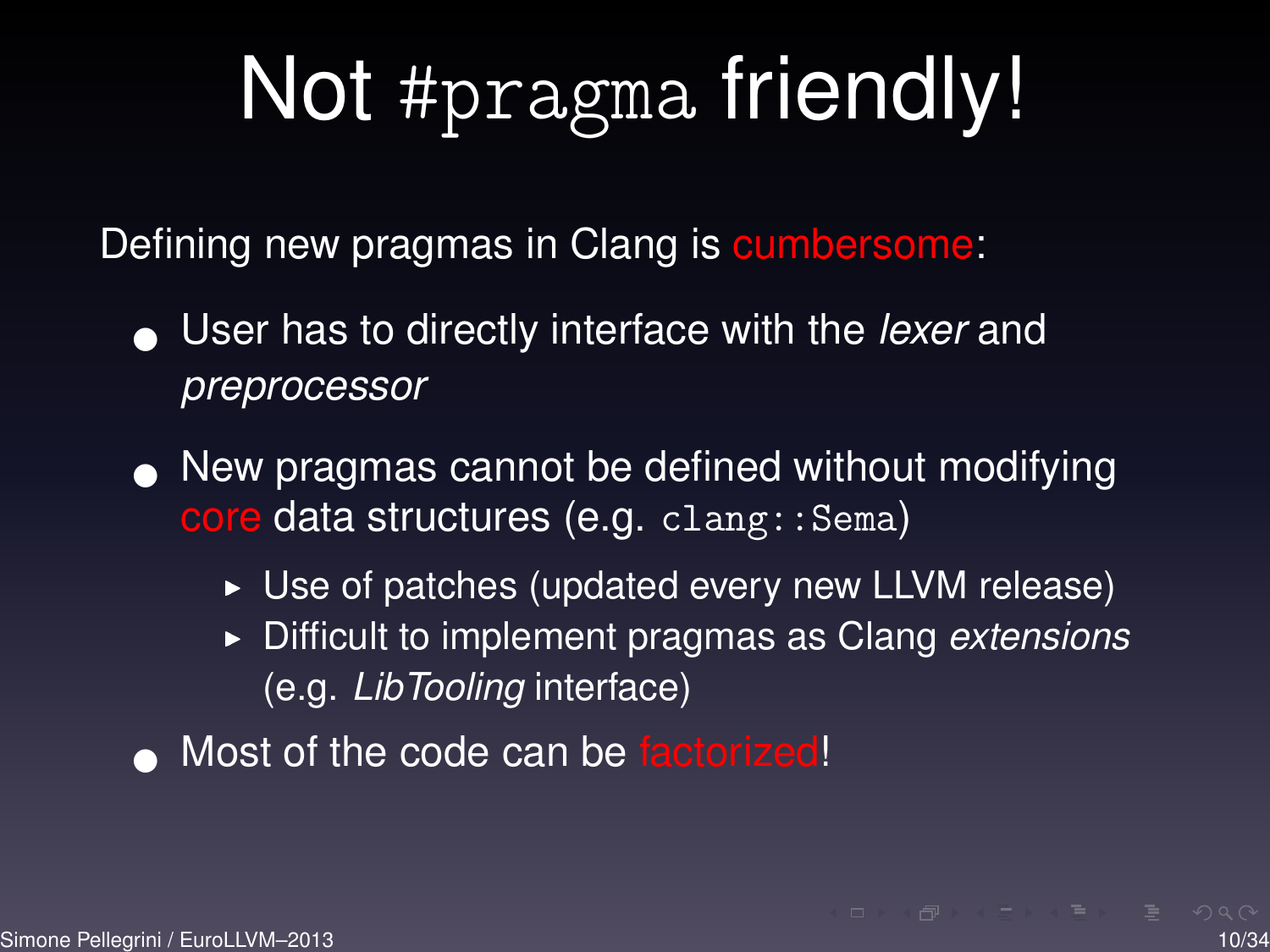# Features of a pragma framework

- 1. Adding a new pragma possible without touching core classes
- 2. Pragma syntax defined in a declarative form
	- ▶ Automatic syntactic *checks* and *generation* of error messages with completion hints
	- **Easy access to** *useful* information

3. Mapping of pragmas to associated statements/declarations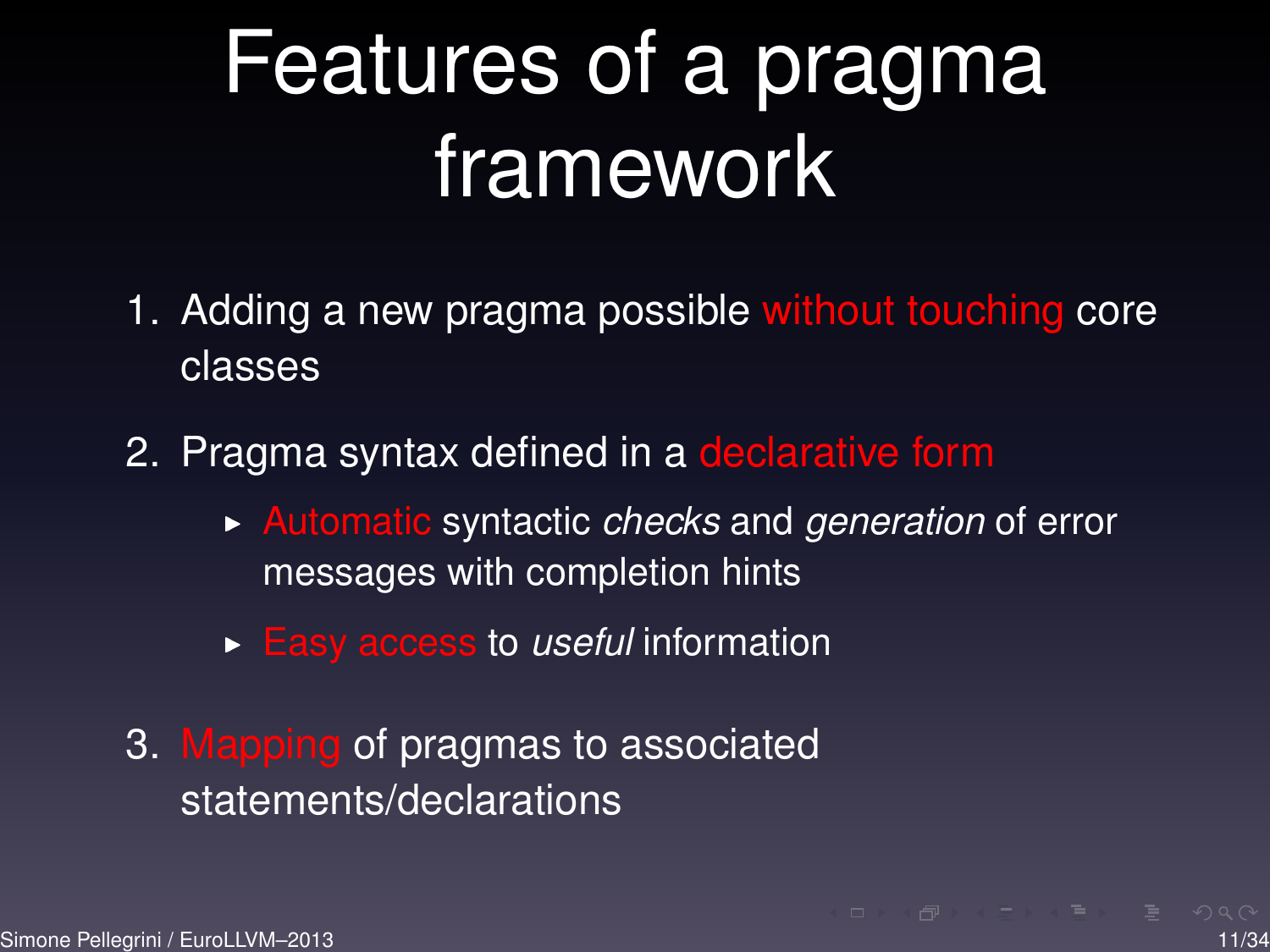# Pragma Definition

Simone Pellegrini / EuroLLVM–2013 12/34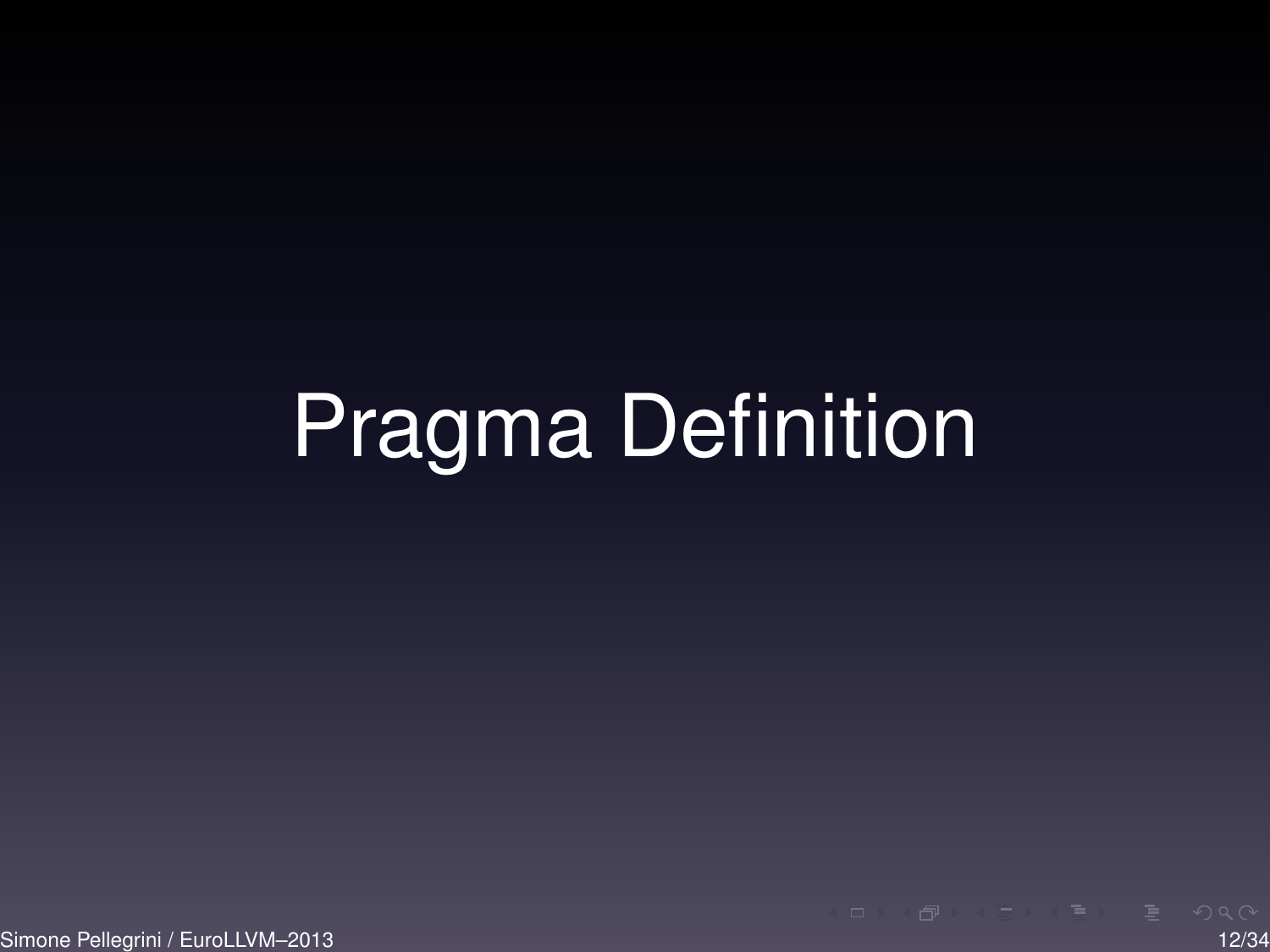# Pragma definition (1/2)

Declarative form<sup>2</sup>, similar to EBNF

# pragma unused (identifier (, identifier) \* )

2 Inspired by the Boost::Spirit parser Simone Pellegrini / EuroLLVM–2013 13/34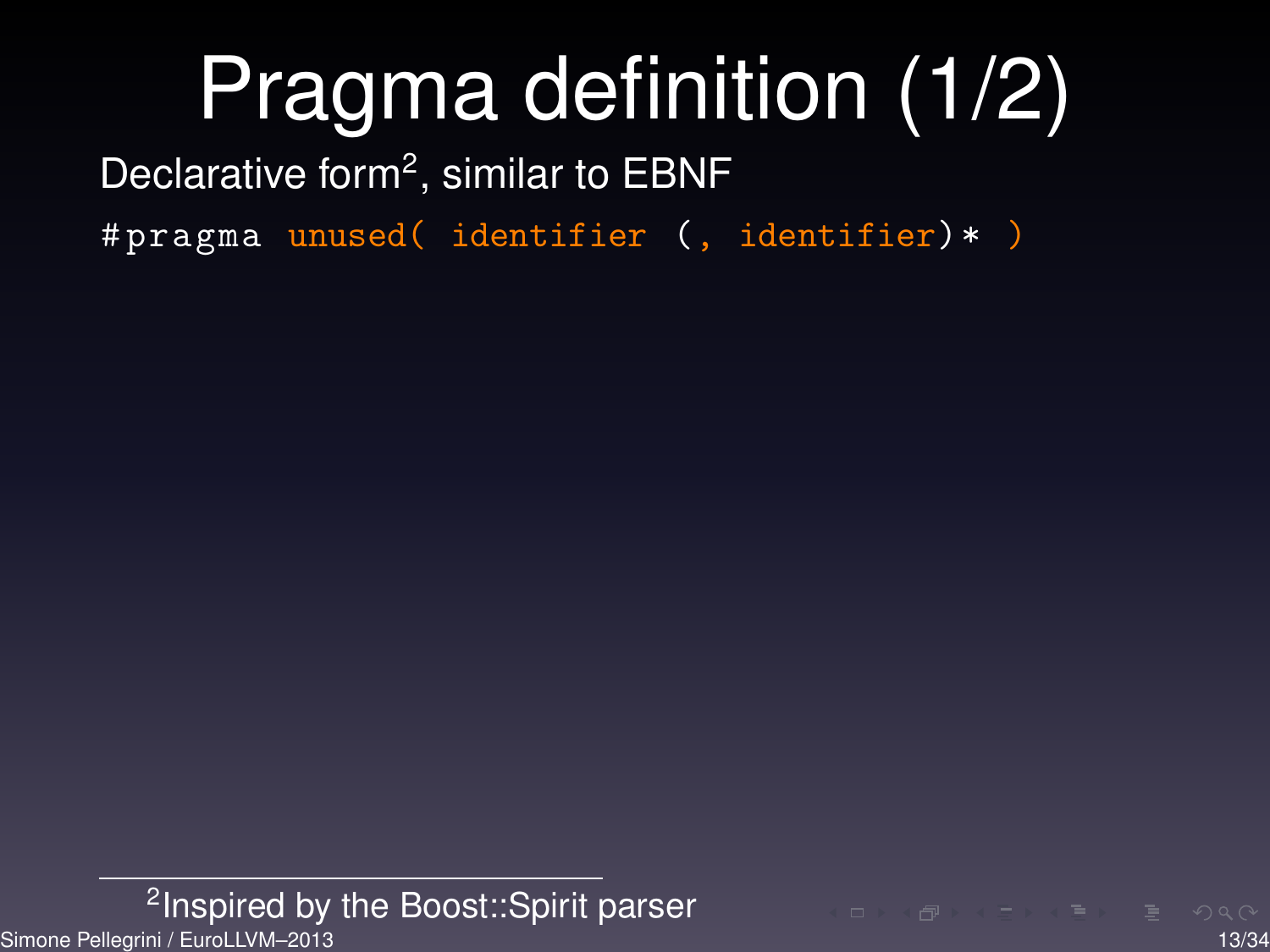# Pragma definition (1/2)

Declarative form<sup>2</sup>, similar to EBNF

# pragma unused (identifier (, identifier) \* )

# pragma kwd ('unused')

2 Inspired by the Boost::Spirit parser Simone Pellegrini / EuroLLVM–2013 13/34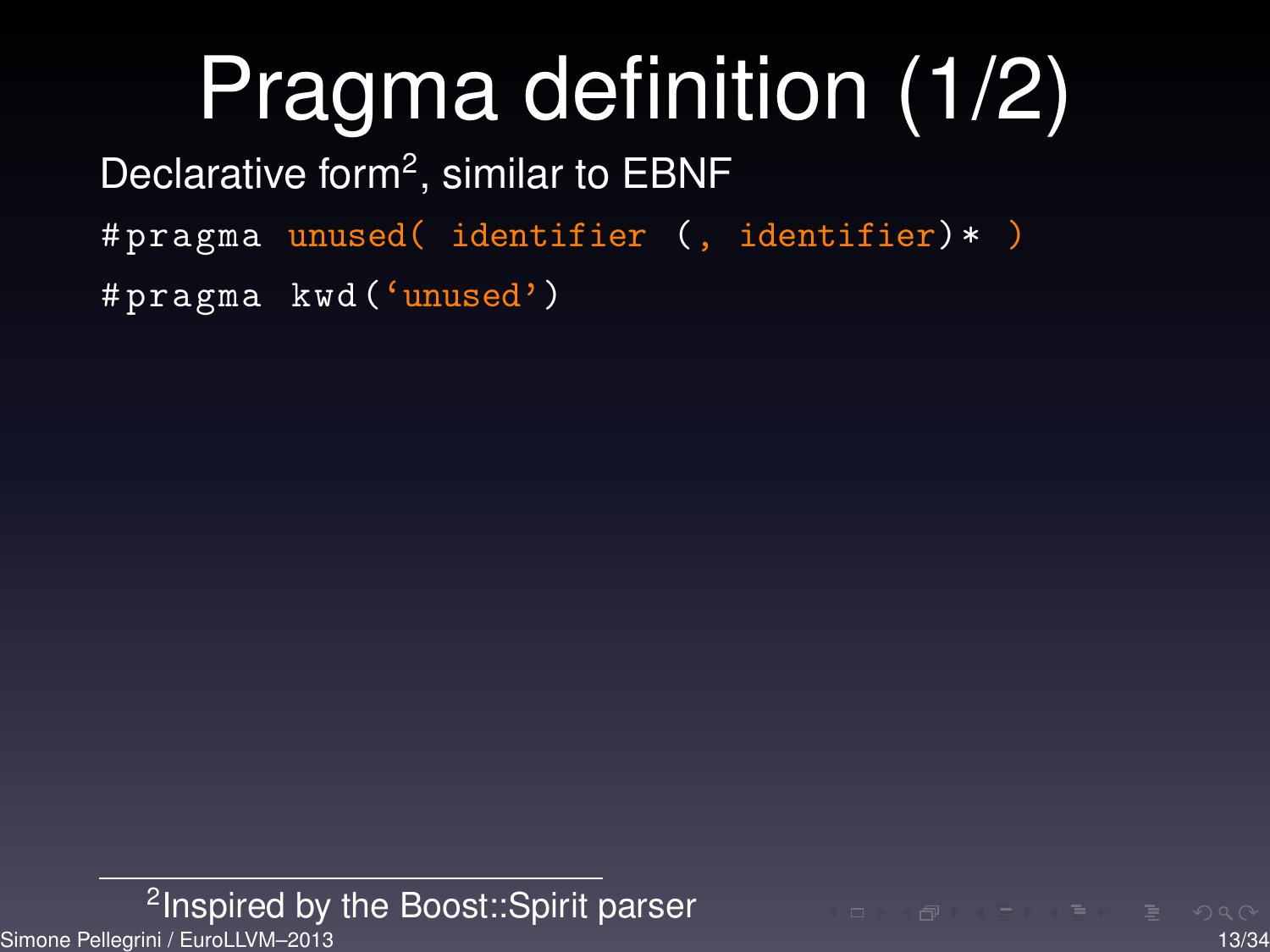# Pragma definition (1/2)

Declarative form<sup>2</sup>, similar to EBNF

# pragma unused (identifier (, identifier) \* )

```
# pragma kwd ('unused')
```

```
. followedBy ( tok::l_paren )
```

```
. followedBy ( tok::identifier )
```

```
. followedBy (
```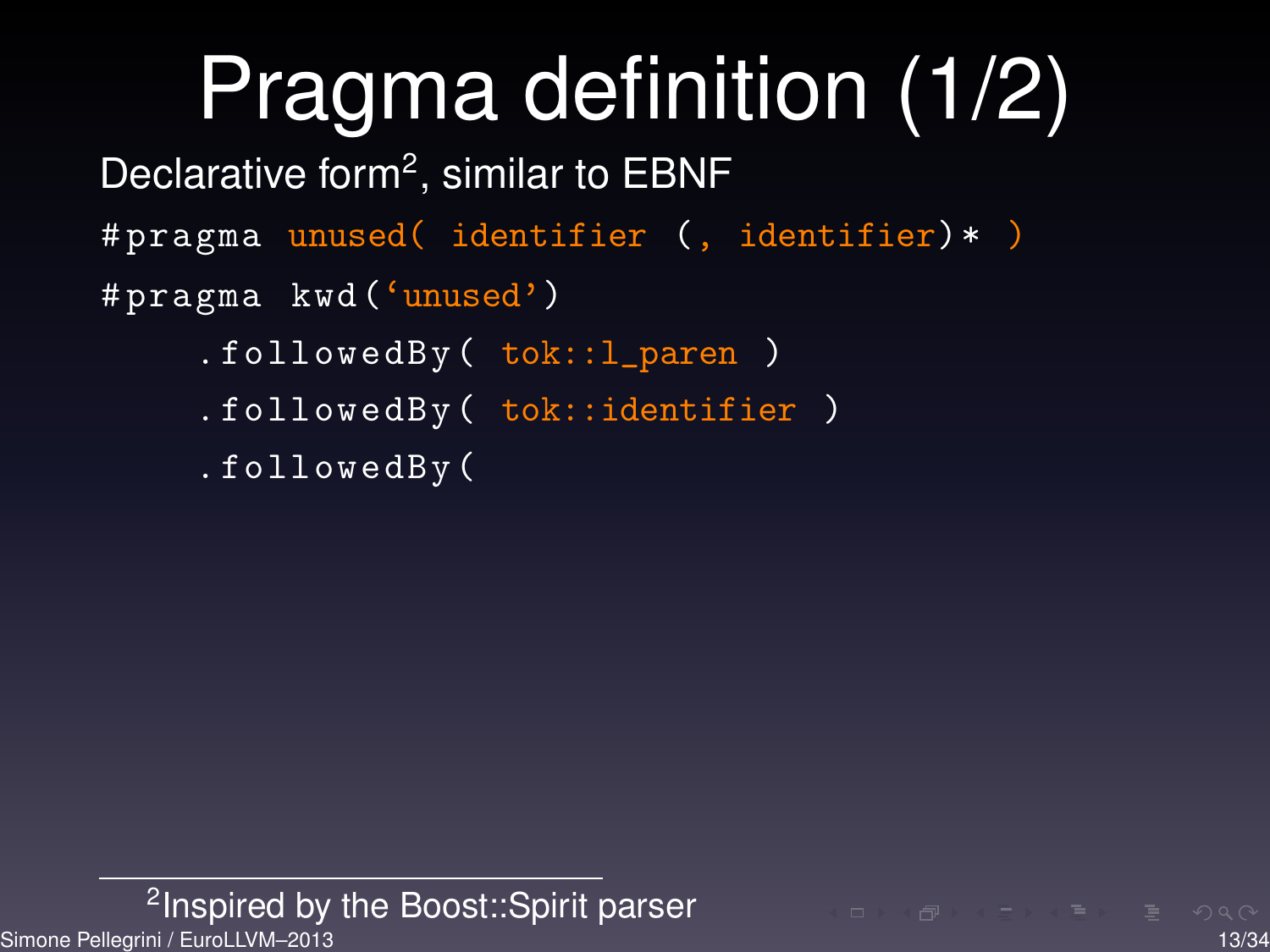```
Pragma definition (1/2)
Declarative form<sup>2</sup>, similar to EBNF
# pragma unused (identifier (, identifier) * )
# pragma kwd ('unused')
     . followedBy ( tok::l_paren )
     . followedBy ( tok::identifier )
     . followedBy (
       . repeat <0, inf > (
         ( tok::comma )
            . followedBy ( tok::identifier )
       )
```
2 Inspired by the Boost::Spirit parser Simone Pellegrini / EuroLLVM–2013 13/34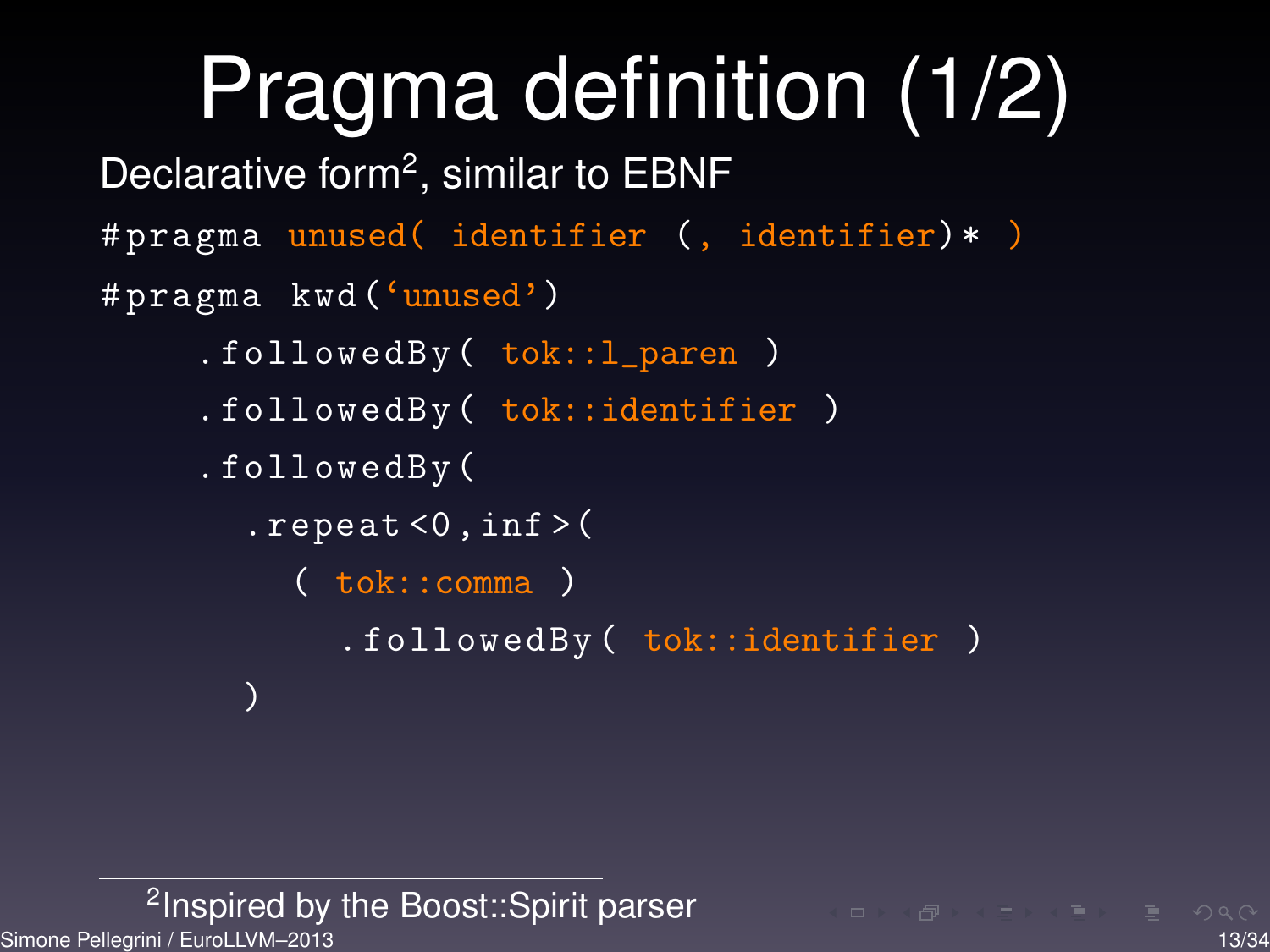```
Pragma definition (1/2)
Declarative form<sup>2</sup>, similar to EBNF
# pragma unused (identifier (, identifier) * )
# pragma kwd ('unused')
     . followedBy ( tok::l_paren )
     . followedBy ( tok::identifier )
     . followedBy (
       r = p at 0, inf (( tok::comma )
            . followedBy ( tok::identifier )
       )
    ). followedBy ( tok::r_paren )
     . followedBy ( tok::eod )
```
2 Inspired by the Boost::Spirit parser Simone Pellegrini / EuroLLVM–2013 13/34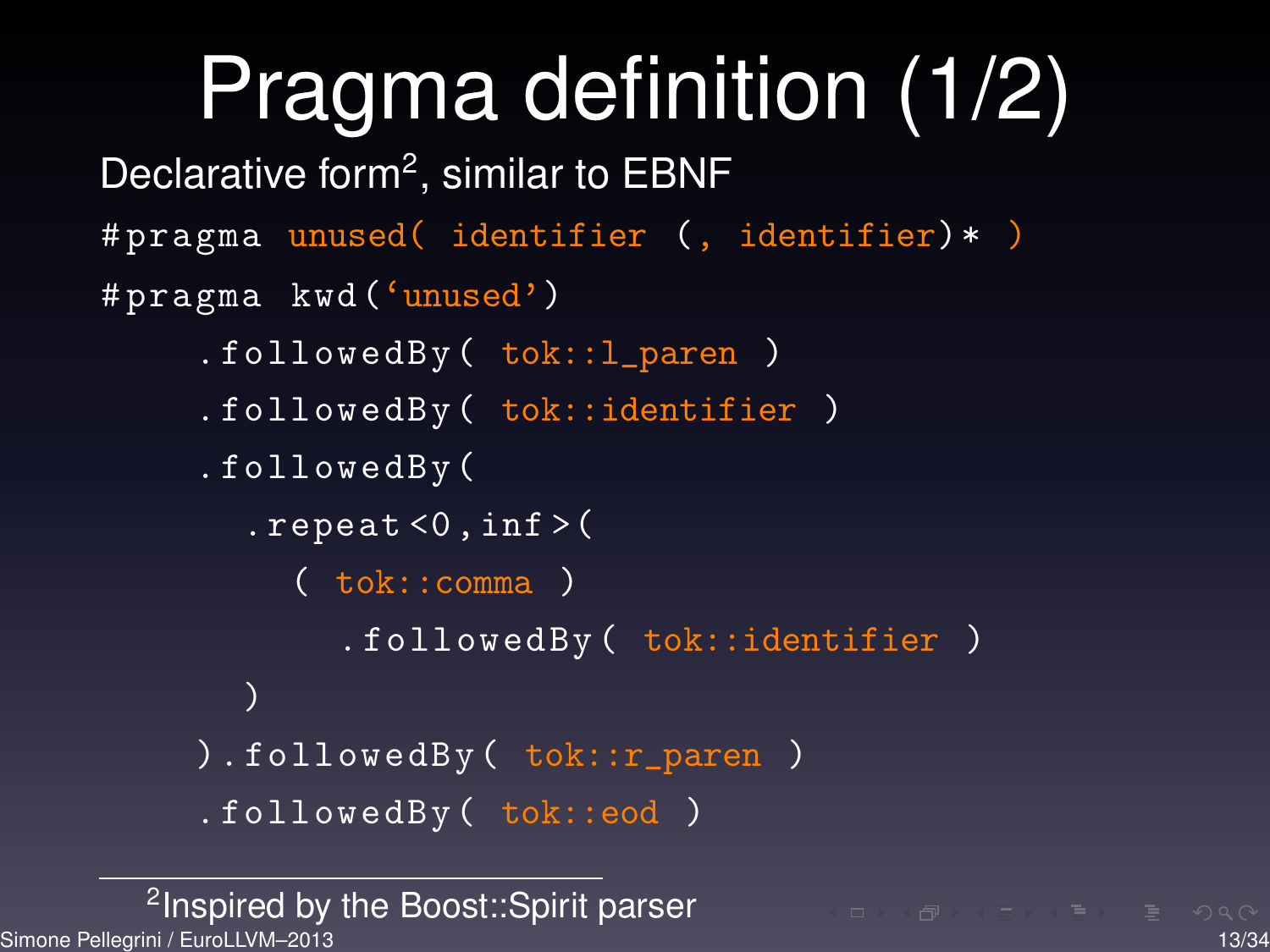# Pragma definition (2/2)

Use convenience operators (because C++ is awesome):

a.followedBy(b) => a » b *(binary)* repeat<0,inf>(a) => \*a *(unary)*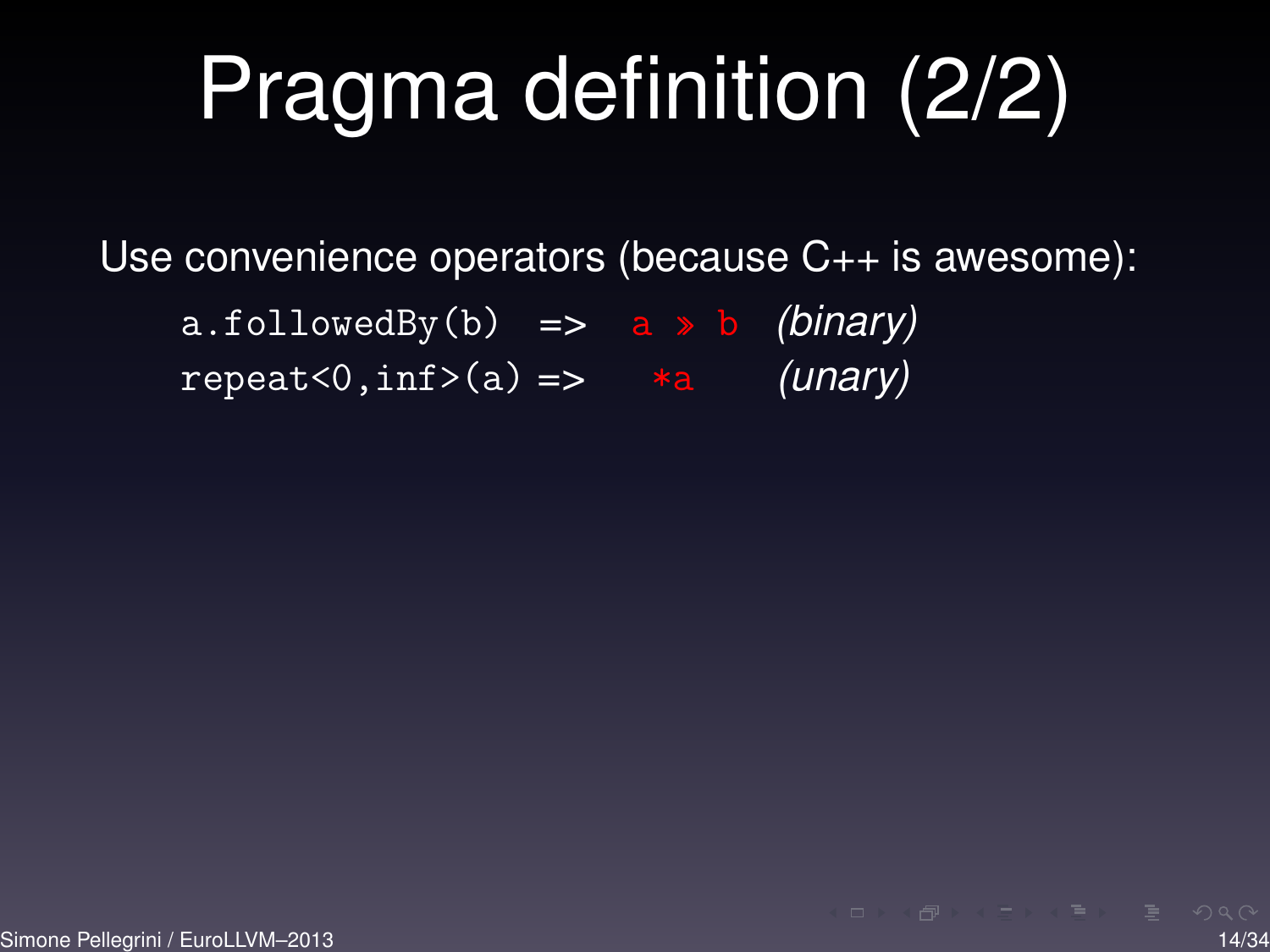# Pragma definition (2/2)

Use convenience operators (because C++ is awesome):

a.followedBy(b) => a » b *(binary)* repeat<0,inf>(a) => \*a *(unary)*

# pragma kwd ('unused') >> tok::l\_paren >> tok::identifier >> \*( tok::comma >> tok::identifier ) >> tok::r\_paren >> tok::eod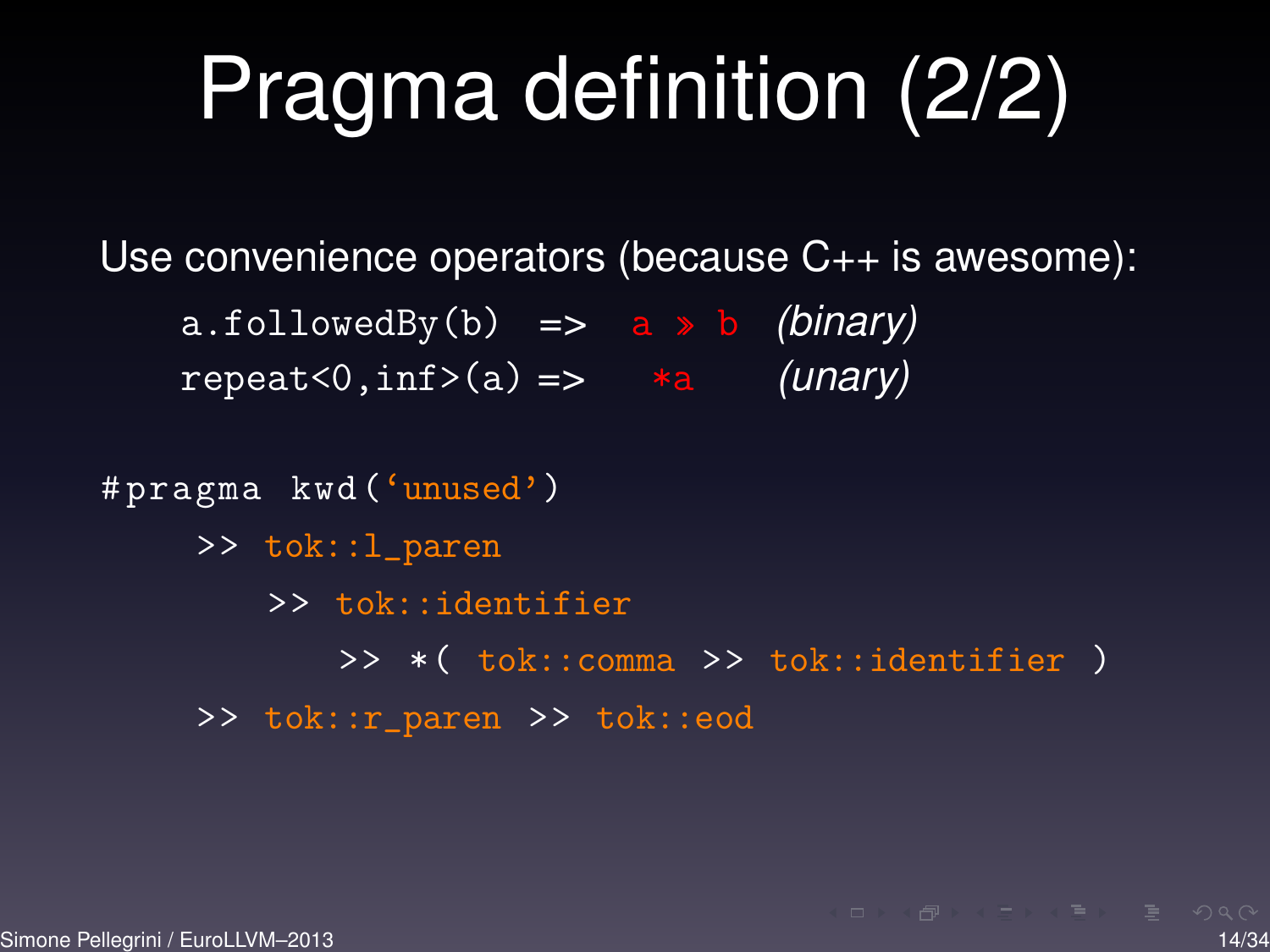# Other operators

Given a position ( $\bullet$ ) within a stream:  $t_{-1}$ ,  $t_0 \bullet t_1$ ,  $t_2$ ,  $t_3$ , ...

- $a \rightarrow b$ : *'concatenation'*, matches if  $t_1 = a$  *and*  $t_2 = b$
- a | b: *'choice'*, matches if either  $t_1 = a$  or  $t_2 = b$ 
	- **la:** 'option', matches if  $t_1 = a$  or  $\epsilon$  (empty rule)

\*a: *'repetition'*, matches if  $t_1 = \cdots = t_N = a$  or  $\epsilon$ 

- Expressions can be *combined*
- Brackets ( ) can be used to control *associativity* and *priority*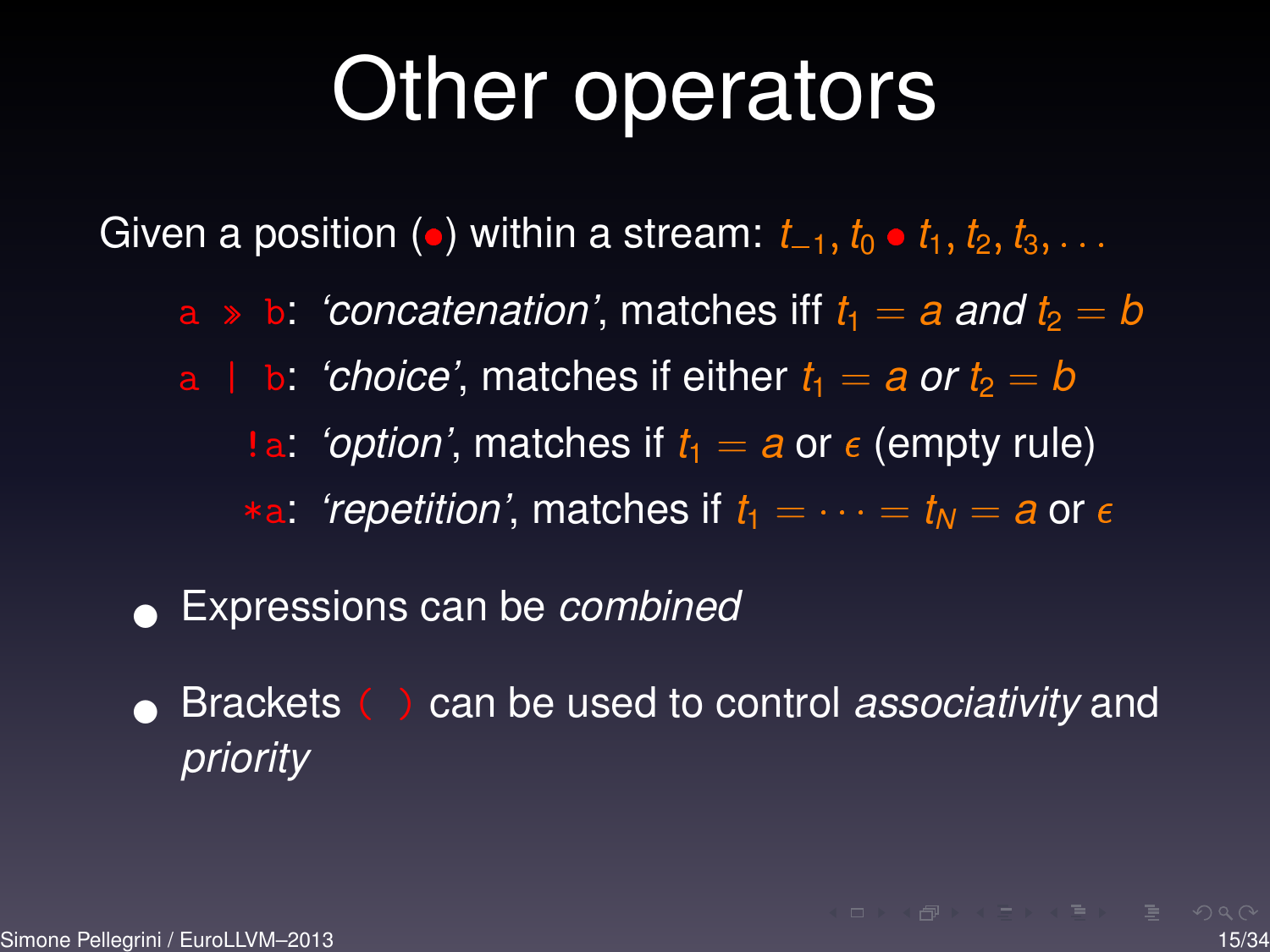# Tokens (1/2)

Leaf elements used within pragma specifications:

```
template < clang :: tok :: TokenKind T >
struct Tok : public node { ... };
```
#### Import Tokens defined within the Clang lexter:

```
#define PUNCTUATOR(N, _) \
   static Tok < clang::tok::N> N = Tok < clang::tok::N>(;
# define TOK(N)static Tok < clang::tok::N> N = Tok < clang::tok::N>(;
# include < clang / Basic / TokenKinds . def >
# undef PUNCTUATOR
# undef TOK
```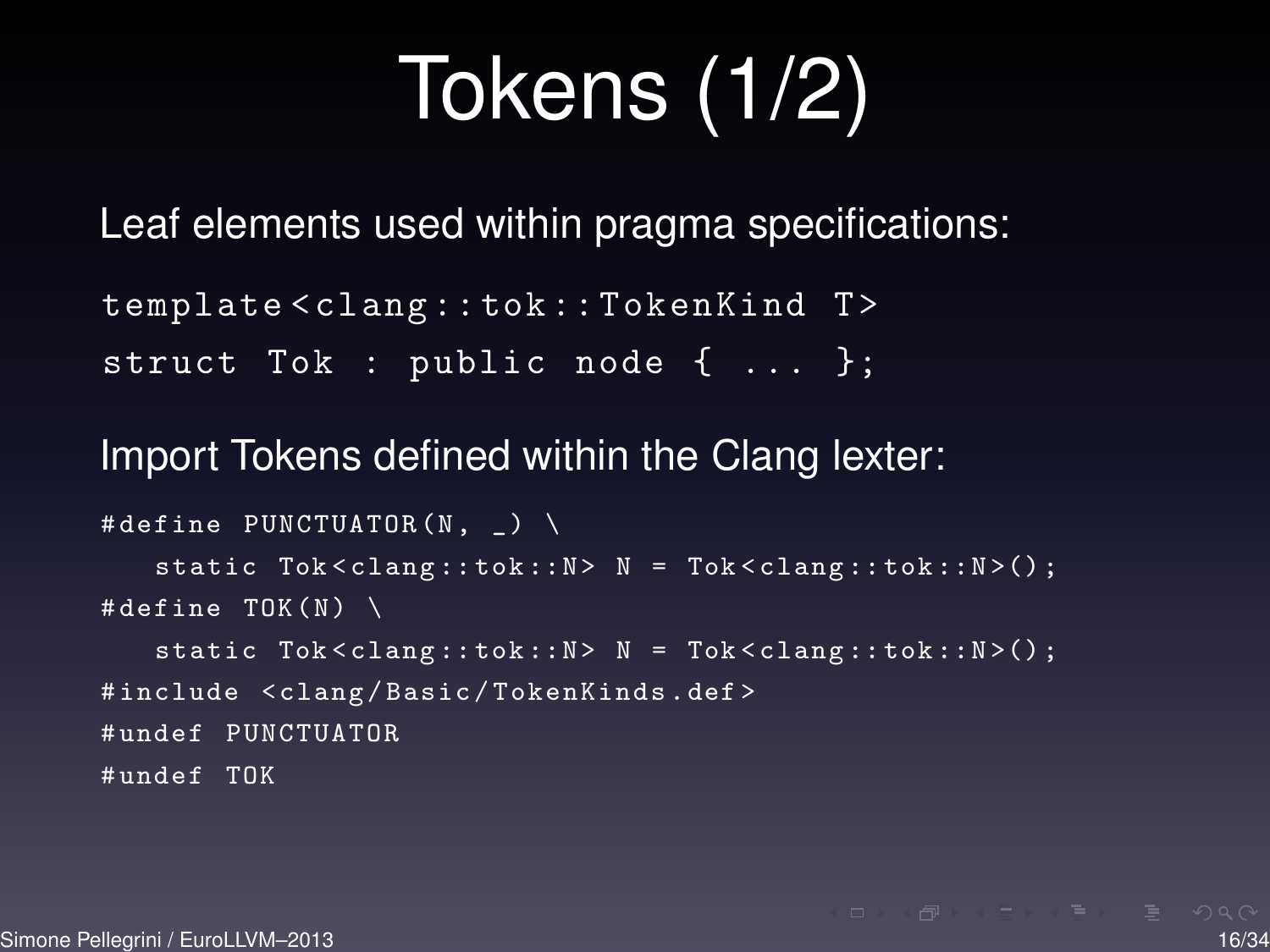# Tokens (2/2)

Special *"semantic tokens"* (syntax + sema)

kwd: 1 token defining *new keywords* for the DSL supporting the pragma (e.g. num\_threads )

var: 1 token which is a valid *identifier* (i.e. tok::identifier) and declared as a *variable*

expr: placeholder for a sequence of tokens forming a *syntactically* and *semantically* valid C/C++ *expression*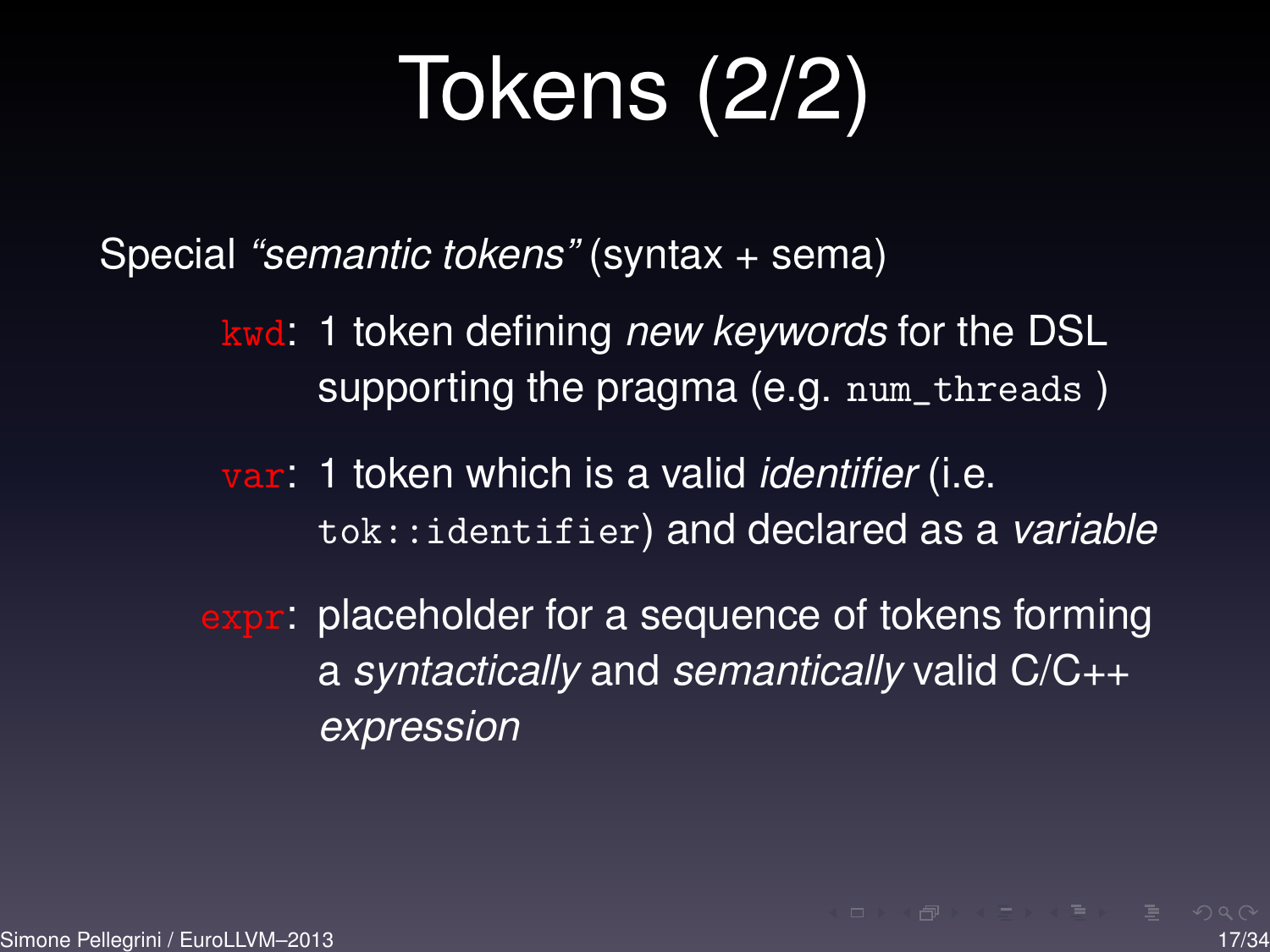# Classes organization

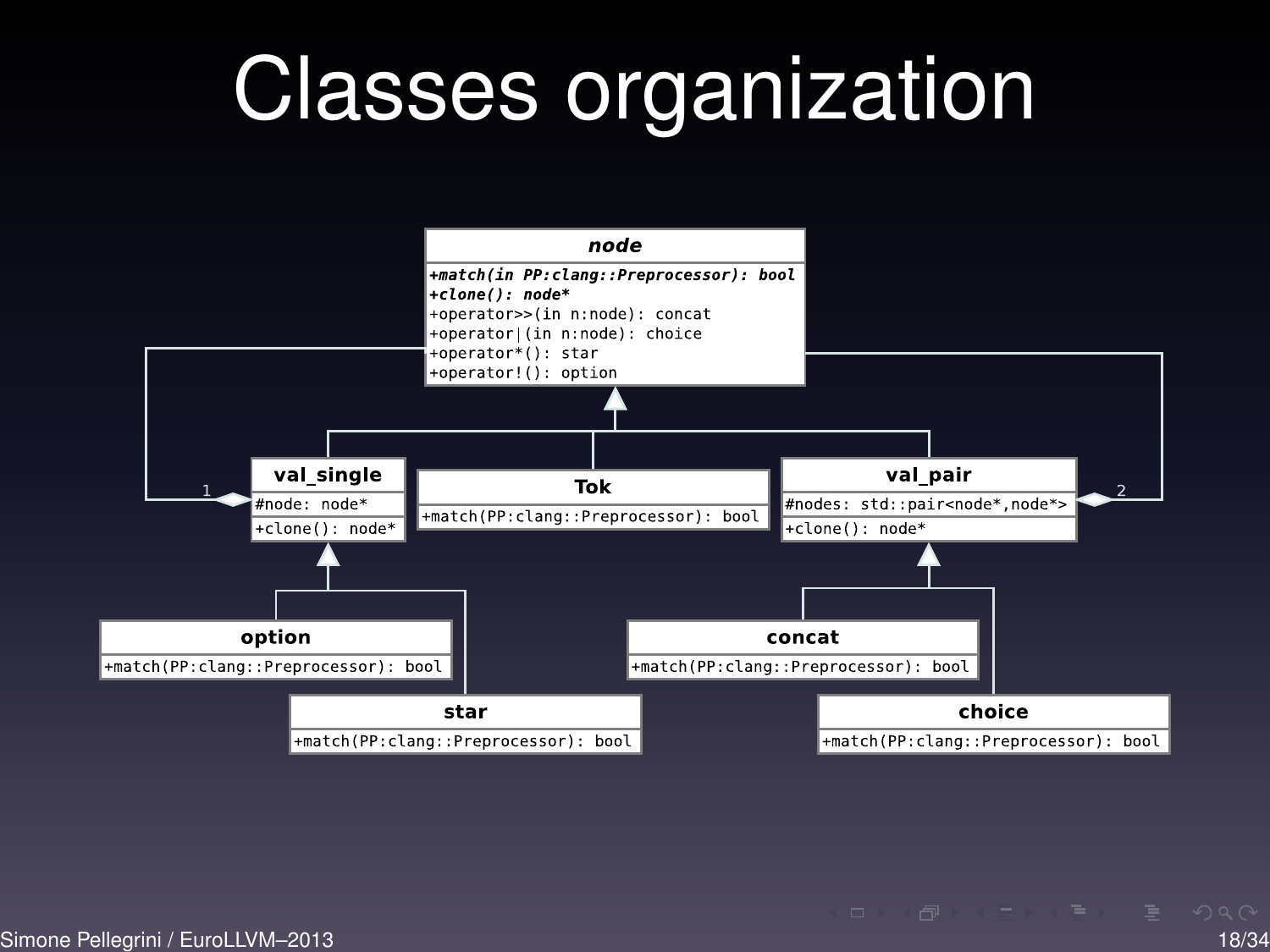# **Parsing**

Simone Pellegrini / EuroLLVM–2013 19/34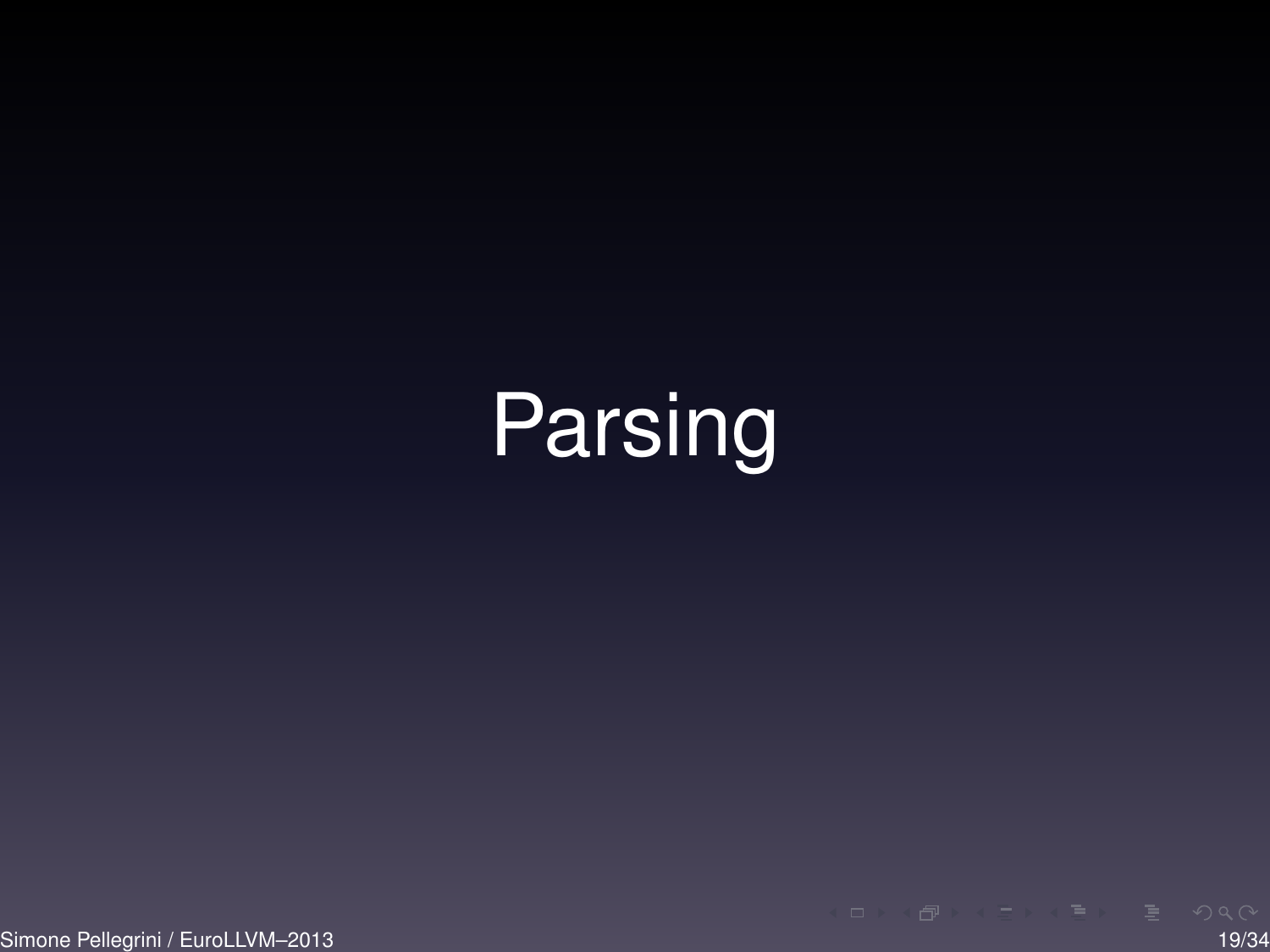# From spec. to matching

Every concrete node implements the *bool match(clang::Preprocessor& p)* method.

```
bool concat:: match ( clang :: Preprocessor & PP) {
   PP.EnableBacktrackAtThisPos();
   if (lhs.match(PP) && rhs.match(PP)) {
       PP.CommitBacktrackedTokens();
       return true ;
   }
   PP.Backtrack();
   return false ;
}
```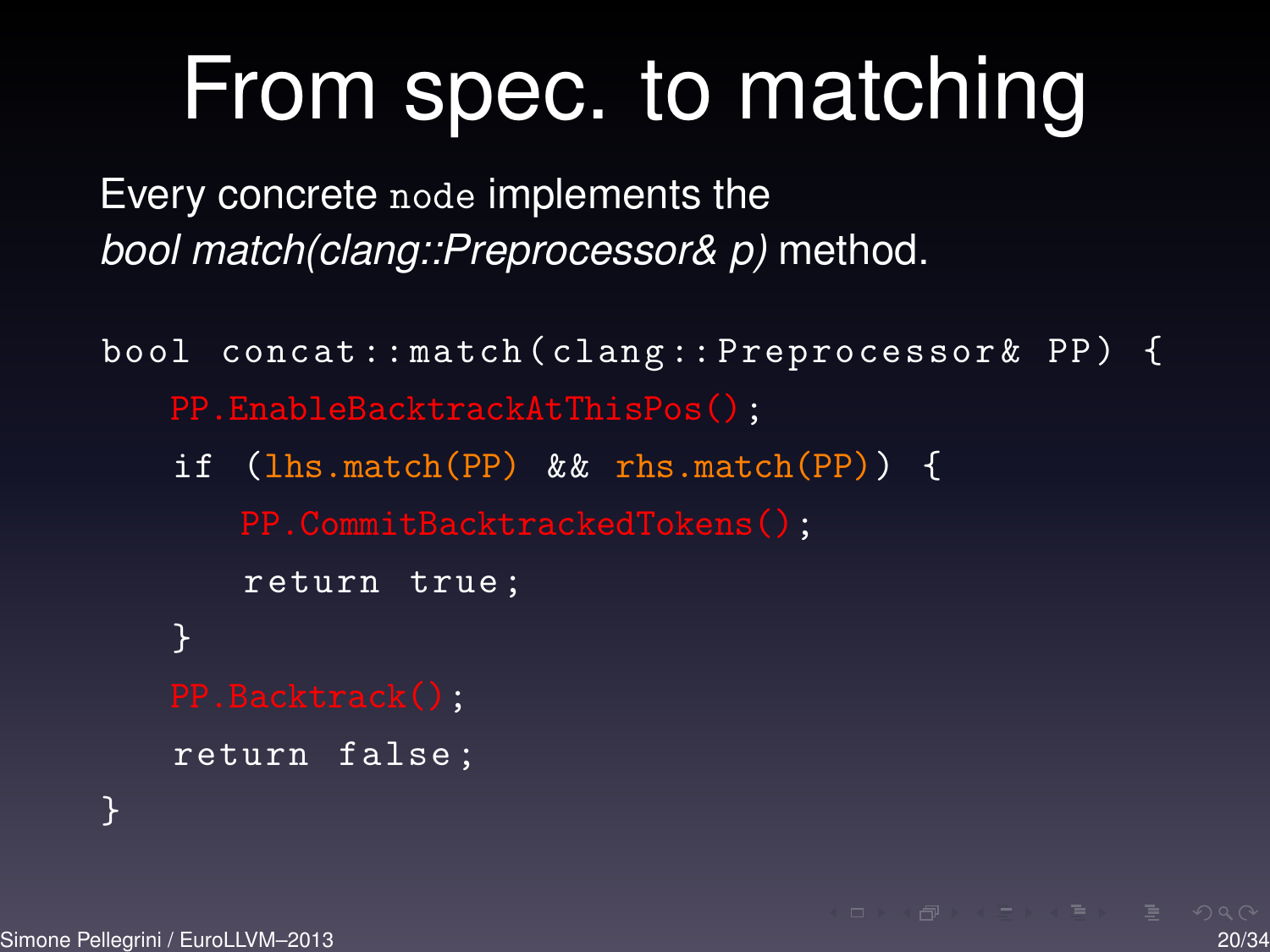bool choice:: match ( clang :: Preprocessor & PP) {

```
PP . EnableBacktrackAtThisPos () ;
```

```
if (lhs.match(PP)) {
   PP . CommitBacktrackedTokens () ;
   return true ;
}
PP . Backtrack () ;
PP . EnableBacktrackAtThisPos () ;
if (rhs.match(PP)) {
   PP . CommitBacktrackedTokens () ;
   return true ;
}
PP . Backtrack () ;
```

```
return false ;
```
}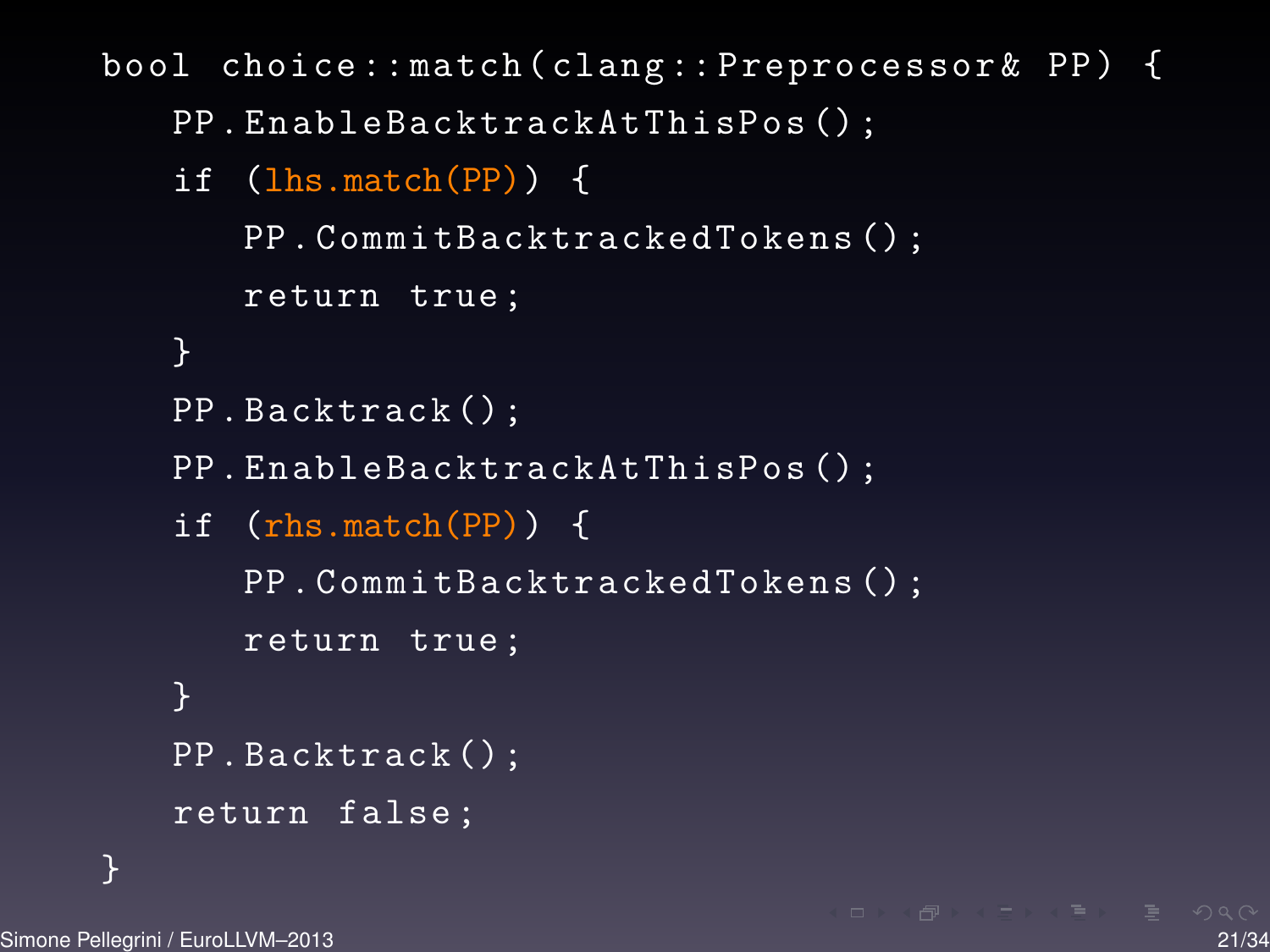# From spec. to matching

Implements a top-down recursive descent parser with backtracking

• Not particularly efficient, but practical for small DSLs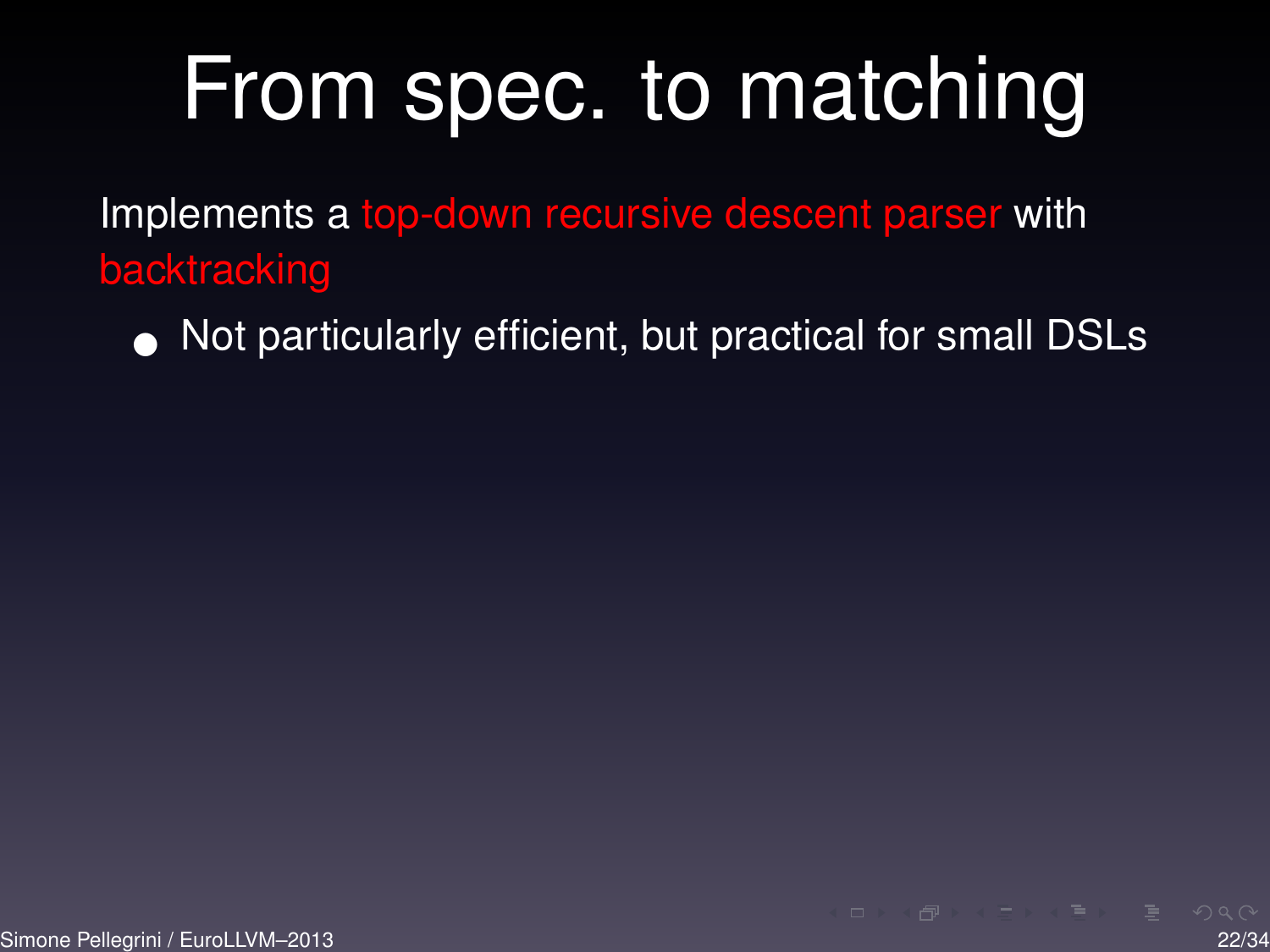# From spec. to matching

Implements a top-down recursive descent parser with backtracking

• Not particularly efficient, but practical for small DSLs

```
\overline{\text{auto } \text{var} \cdot \text{list}} =
   l\_parent >> var >> *(comma >> var) >> r\_parent;
auto for_clause = (
      ( kwd ( " first_private ") >> var_list )
   | ( kwd ("last_private") >> var_list )
   | ( kwd ("collapse") >> l_paren >> expr >> r_paren )
   | kwd (" nowait ")
);
auto omp_for = Tok<tok::kw_for>() >> *for_clause >> eod;
```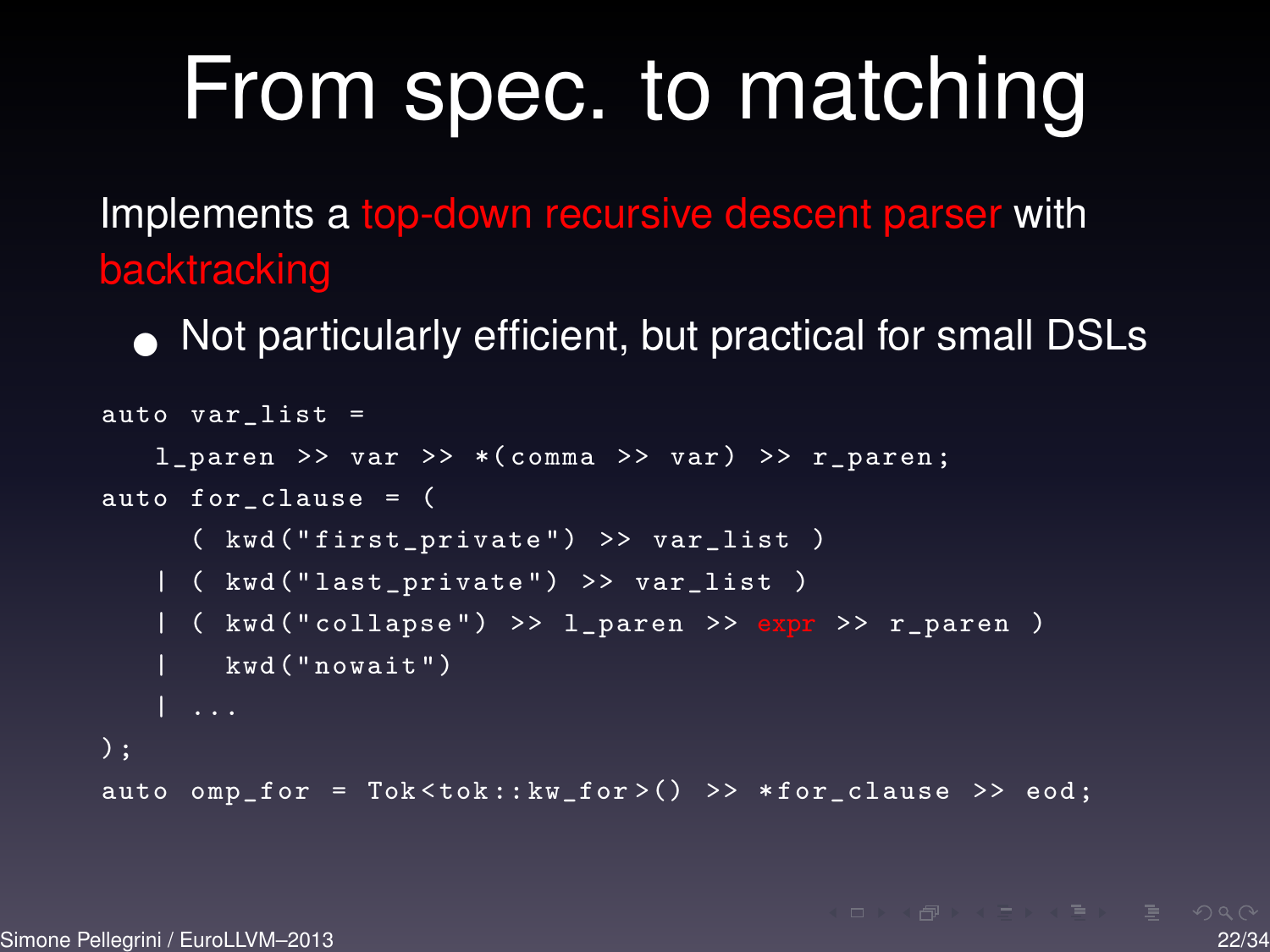# Hack for expr parsing

We don't want to write the grammar for C expressions, the clang::Parser already does it for free!

Why not expose the clang:: Parser instance?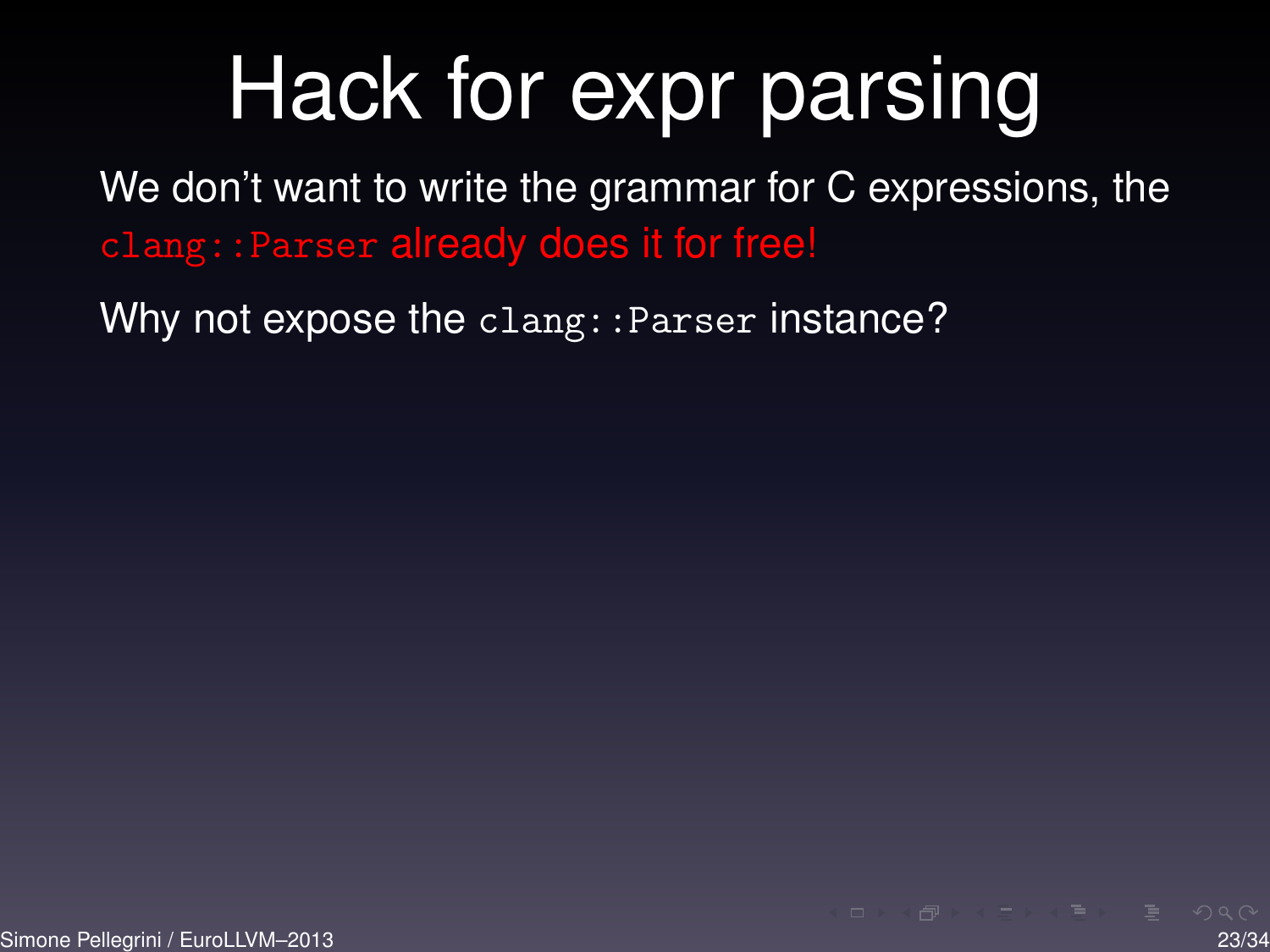# Hack for expr parsing

We don't want to write the grammar for C expressions, the clang::Parser already does it for free!

Why not expose the clang::Parser instance?

```
struct ParserProxy {
   clang :: Parser * mParser ;
   ParserProxy (clang:: Parser * parser): mParser (parser) { }
public :
   clang:: Expr* ParseExpression (clang:: Preprocessor & PP);
   clang :: Token & ConsumeToken () ;
   clang:: Token & Current Token ();
};
```
ParserProxy is declared as a **friend** class of clang::Parser (via patch)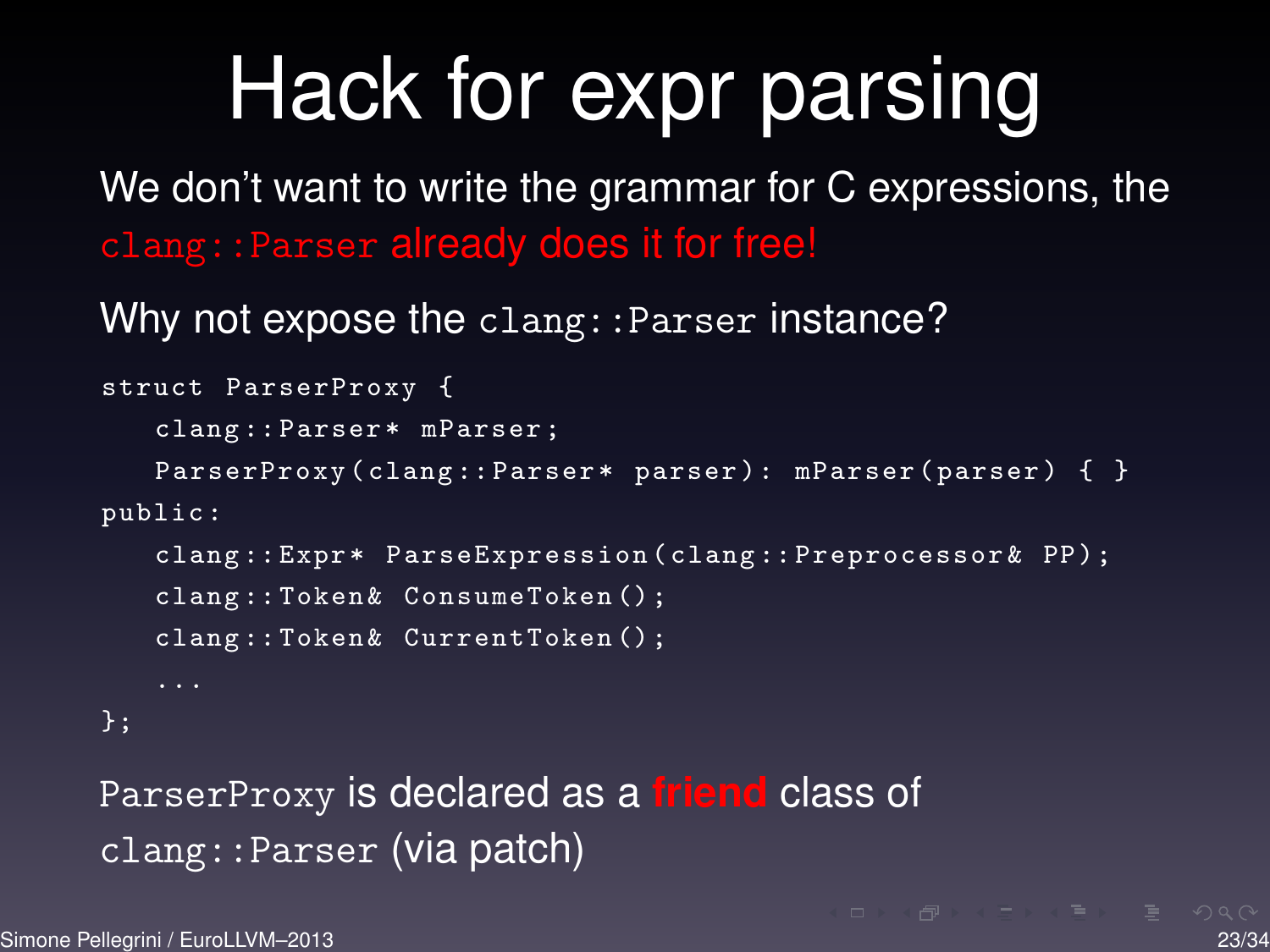# Extracting Information

Simone Pellegrini / EuroLLVM–2013 24/34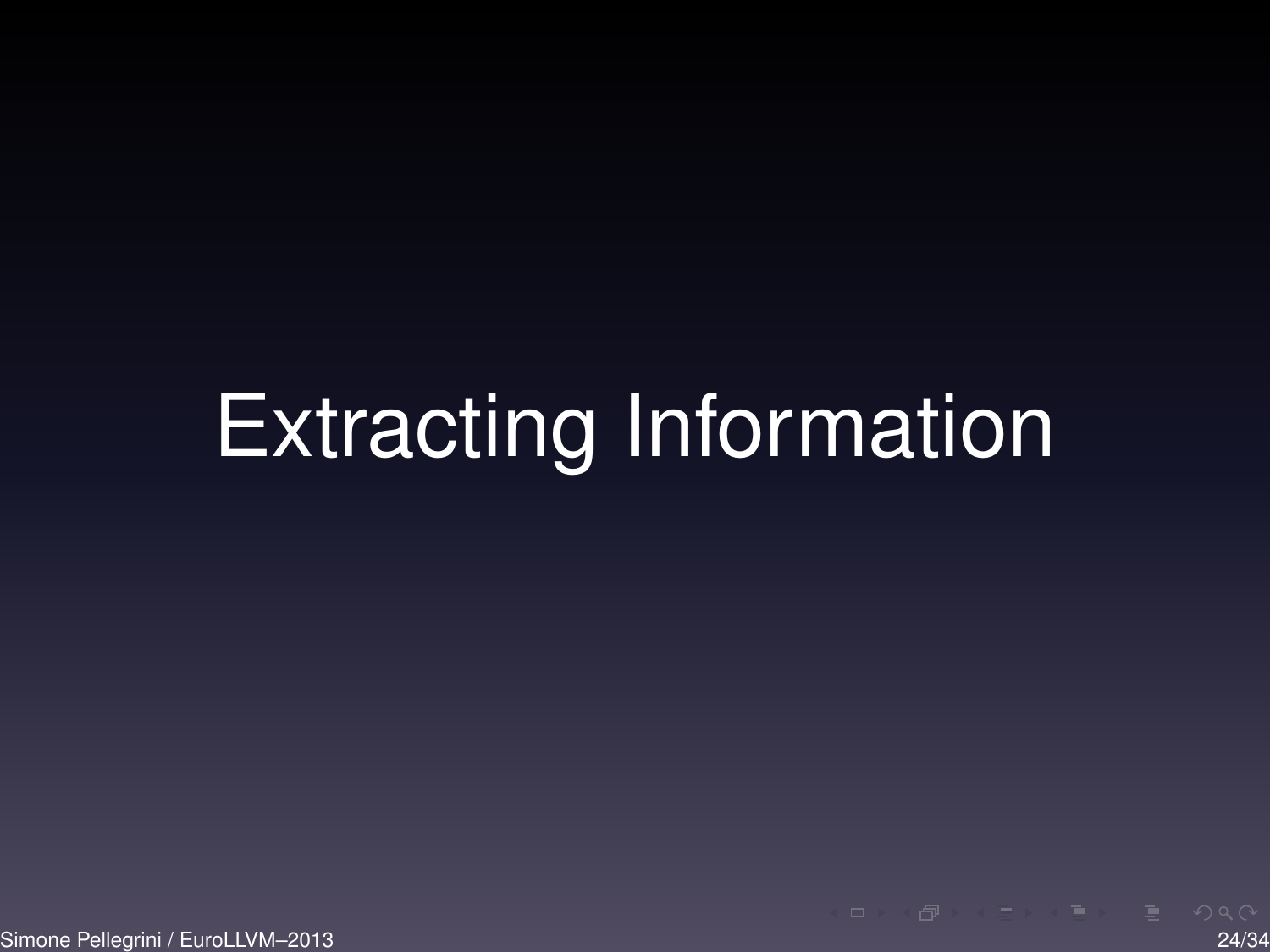# Extract useful information

Within pragmas, some information is not semantically relevant (e.g. punctuation)

For example in the pragma:

# pragma omp for private (a , b) schedule ( static ) ...

We are interested in the fact that:

- 1. This is an OpenMP "for" pragma
- 2. Variables a and b must be "private"
- 3. Scheduling is "static"

```
No interest in: , ( )
```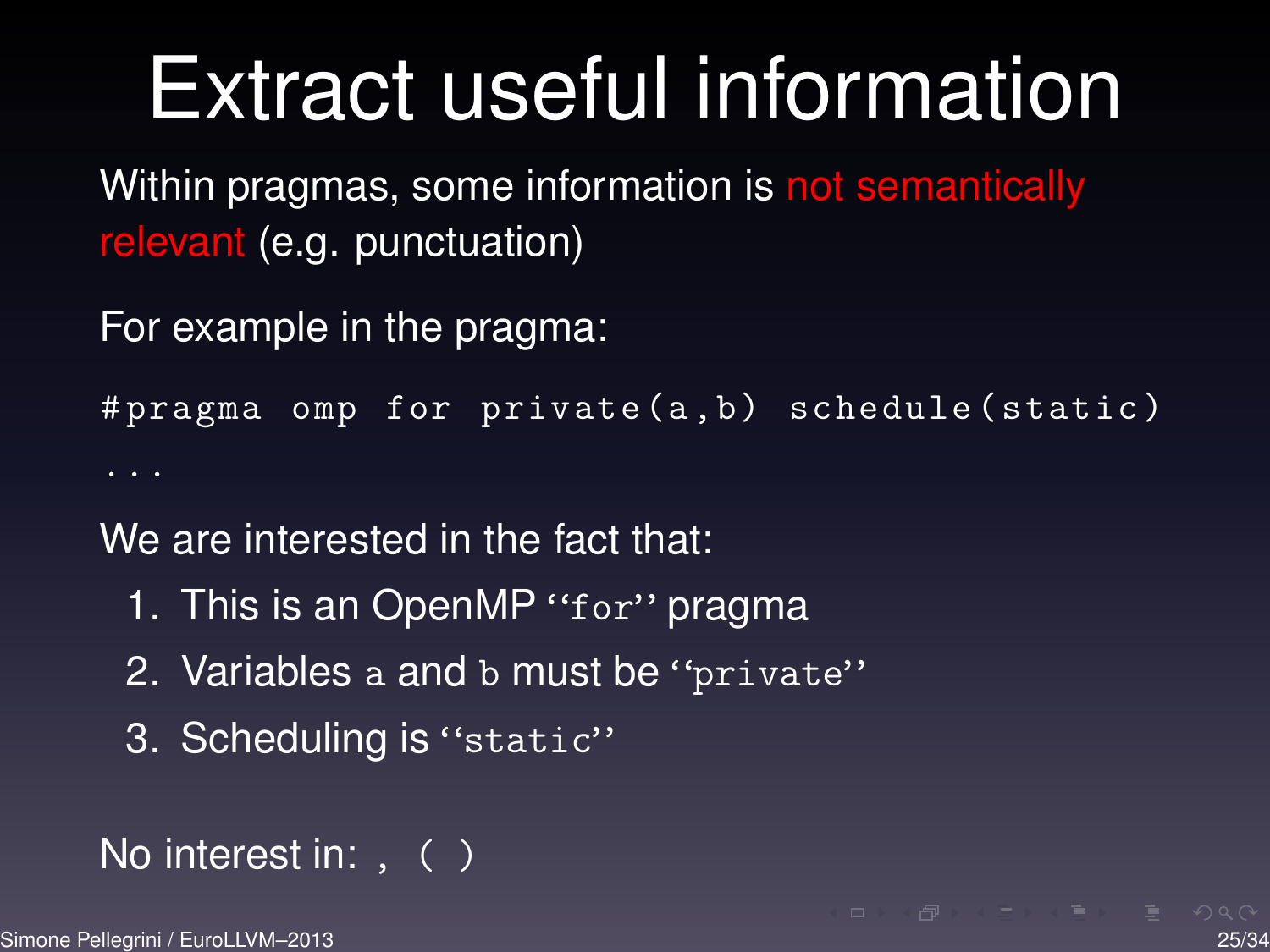## The MatchMap object

A generic object which stores any relevant information:

```
class MatchMap: std:: map < string,
   std :: vector <
       llvm :: PointerUnion < clang :: Expr *, string *>
   \rightarrow { ... };
```
MatchMap layout for the previous example:

- " *for*"  $\rightarrow$  { }
- "*private*"  $\rightarrow \{a, b\}$
- " $s$ *chedule*"  $\rightarrow$  {" $s$ *tatic*"}

#### The map is filled while parsing a pragma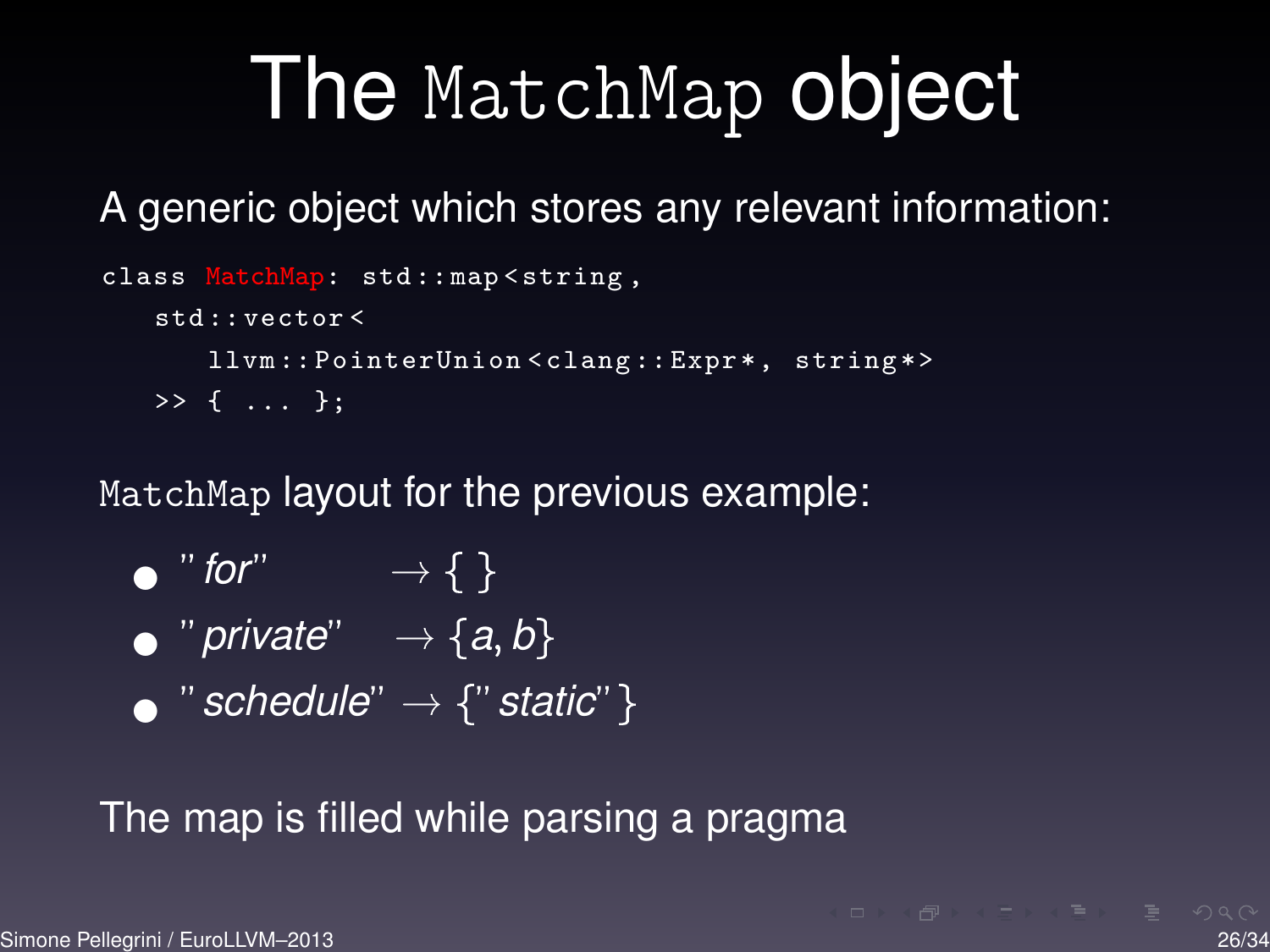# Control over mapping

Two operators used within the pragma specification:

 $a$ ["key"]: All tokens matched by a will be referenced by key in the MatchMap

> $\sim$ a: None of the tokens matched by a will be stored in the MatchMap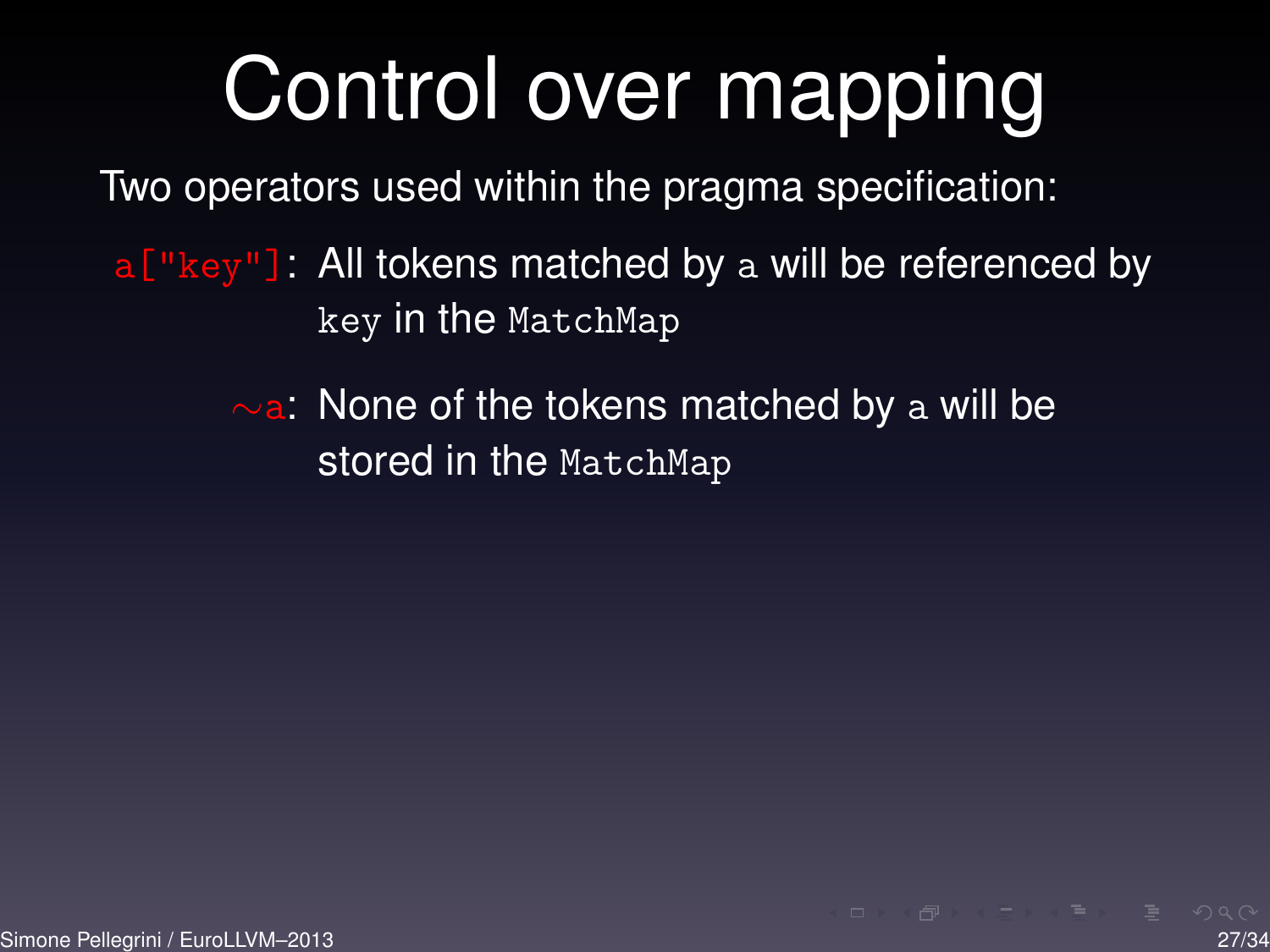# Control over mapping

Two operators used within the pragma specification:

 $a$ ["key"]: All tokens matched by a will be referenced by key in the MatchMap

> $\sim$ a: None of the tokens matched by a will be stored in the MatchMap

```
auto var list =\siml_paren >> var >> *(\simcomma >> var) >> \simr_paren;
auto for_clause = (
     ( kwd ( " first_private ") >> var_list["first_private"] )
   | ( kwd ("last_private") >> var_list ["last_private"] )
```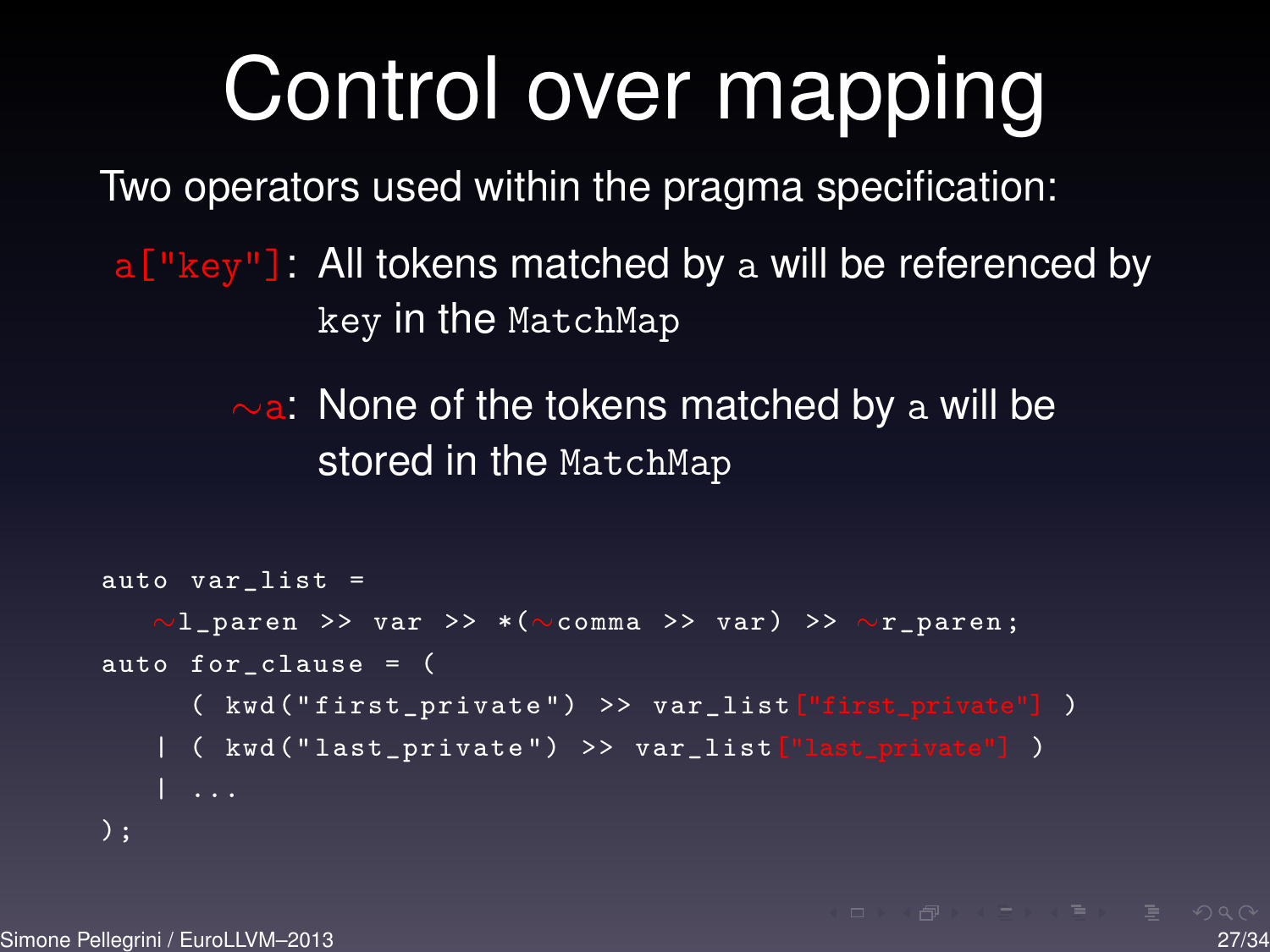## $P$ ragma  $\rightarrow$  Stmt

Simone Pellegrini / EuroLLVM–2013 28/34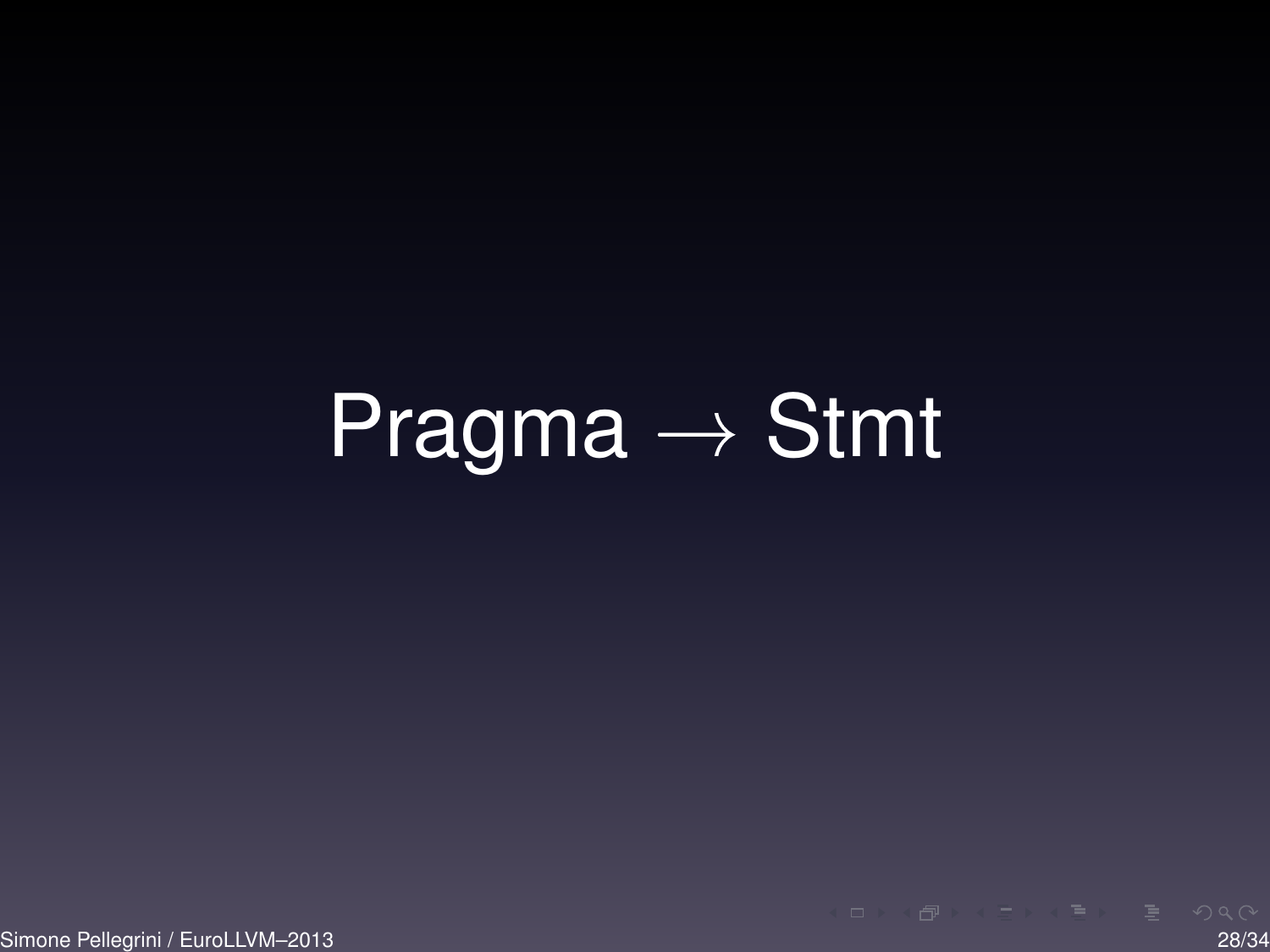# Pragma to stmt association

Hack in clang::Sema, works for any new pragma!

- *Correctly* parsed pragmas are stored in a list of *pending* pragmas
- When either a CompoundStmt, IfStmt, ForStmt, Declarator or a FunctionDef is reduced by Sema => an algorithm checks for *association* with pending pragmas based on source locations.
	- **Faster than performing a-posteriori traversal of the** AST

• For positional pragmas (e.g. omp barrier) NOPs are inserted in the AST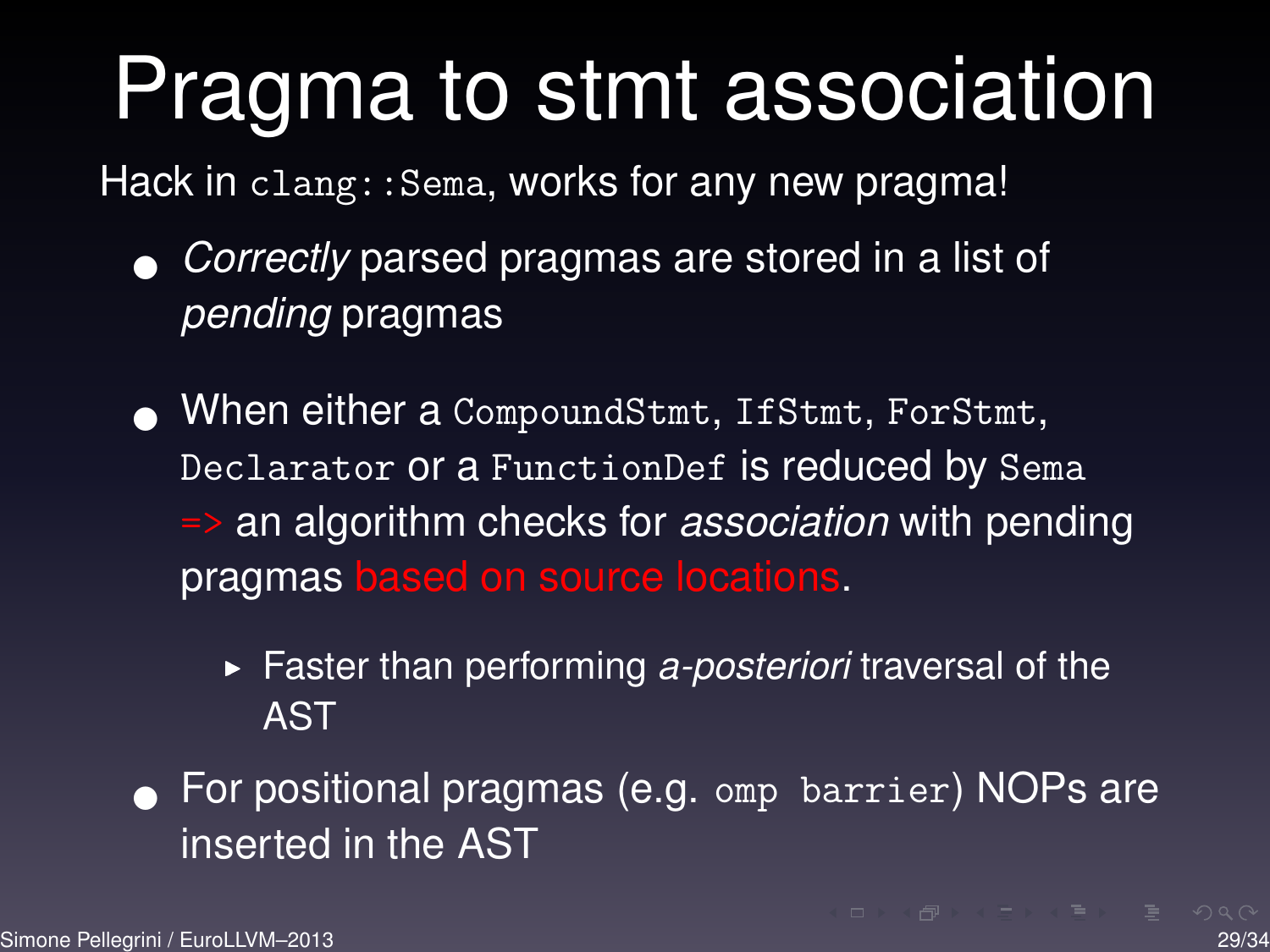# Framework interface (1/2)

```
struct OmpPragmaCritical: public Pragma {
   OmpPragmaCritical (
      const SourceLocation & startLoc ,
      const SourceLocation & endLoc ,
      const MatchMap& mmap) { }
   Stmt const* getStatement () const; // derived from Pragma
   Decl const* getDecl() const; // derived from Pragma
   ...
};
```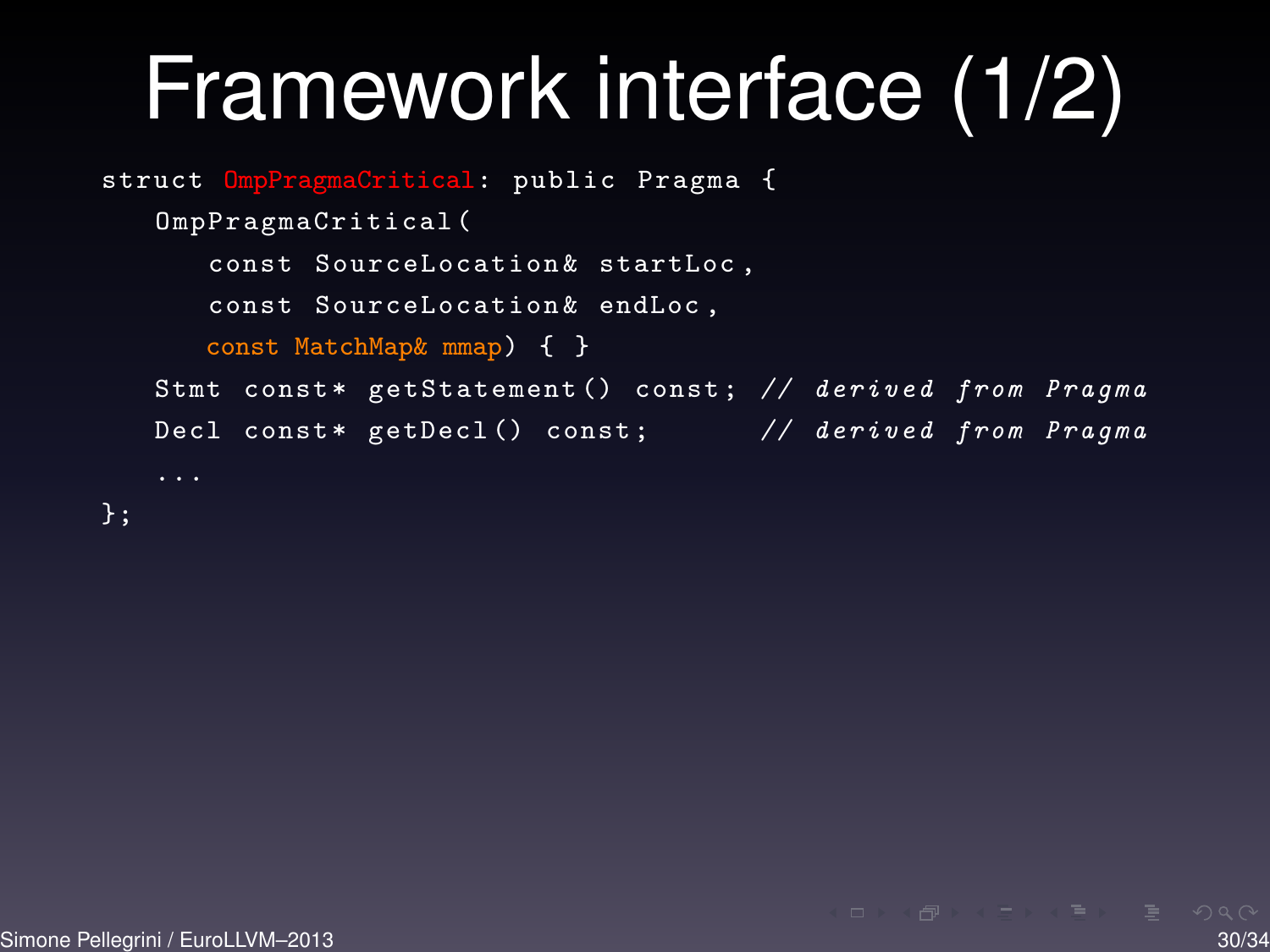# Framework interface (1/2)

```
struct OmpPragmaCritical: public Pragma {
   OmpPragmaCritical (
      const SourceLocation & startLoc ,
      const SourceLocation & endLoc ,
      const MatchMap& mmap) { }
   Stmt const* getStatement () const; // derived from Pragma
   Decl const* getDecl() const; // derived from Pragma
   ...
};
PragmaNamespace* omp = new clang:: PragmaNamespace ("omp");
pp . AddPragmaHandler ( omp );
// # pragma omp critical [( name )] new - line
omp -> AddPragma (
  PragmaFactory:: CreateHandler<DmpPragmaCritical>(
    pp . getIdentifierInfo ( " critical ") ,
    !(1 paren >> identifier ["critical"] >> r paren) >> eod )
);
```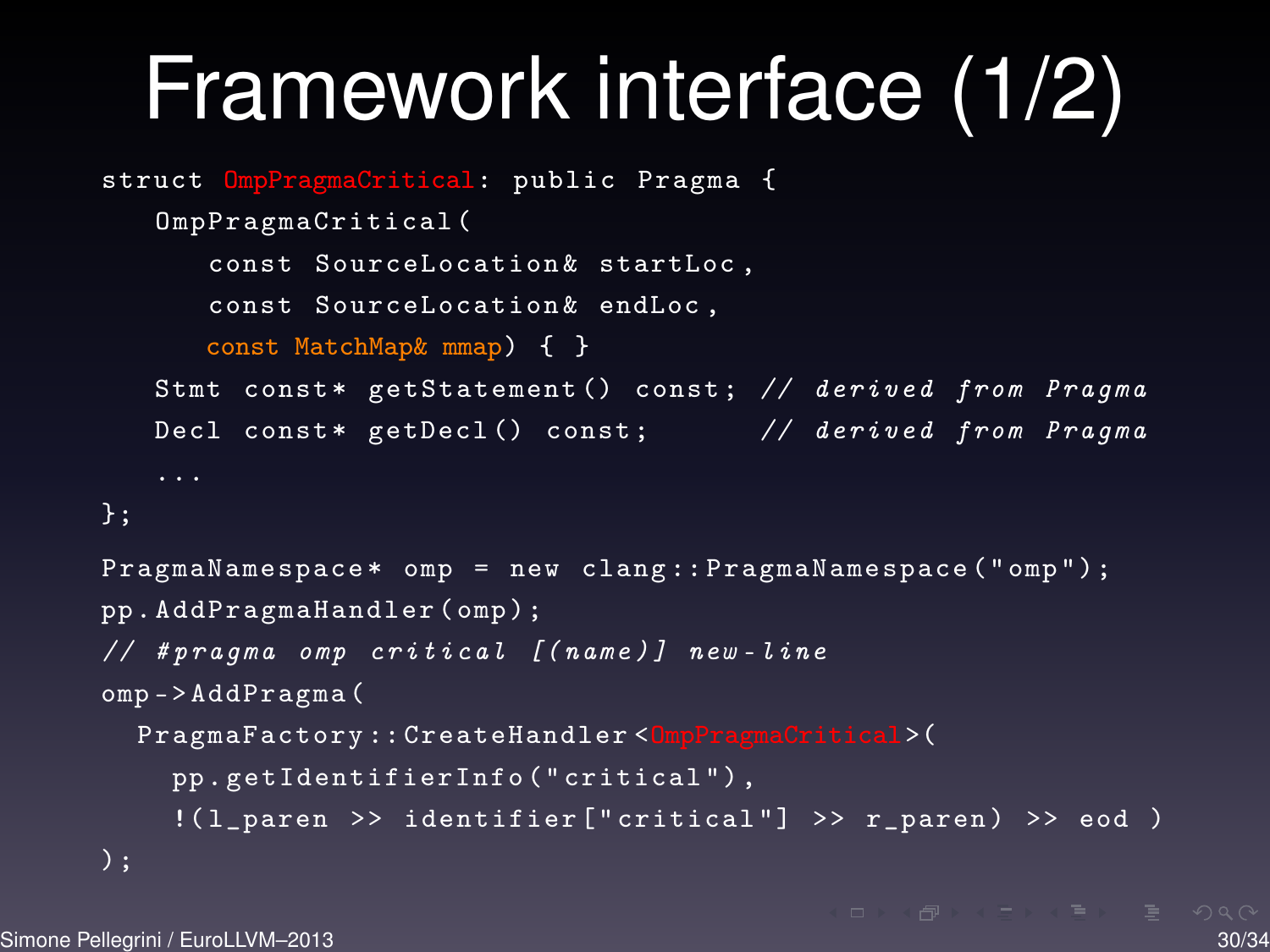# Framework interface (2/2)

```
MyDriver drv: // instantiates the compiler and registers pragma handlers
TranslationUnit & tu = drv.loadTU( "omp_critical.c" );
```

```
const PragmaList& pl = tu.getPragmaList();
const ClangCompiler & comp = tu.getCompiler (); // contains ASTContext
EXPECT EQ ( p1 . size (), 4u) ;
// first pragma is at location [(4:2) - (4:22)]PragmaPtr p = pl [0];
   CHECK_LOCATION (p->getStartLocation (), comp.getSourceManager (), 4, 2);
   CHECK_LOCATION (p->getEndLocation (), comp.getSourceManager (), 4, 22);
   EXPECT_EQ(p->getType(), "omp::critical");
   EXPECT_TRUE (p -> isStatement ()) << " Pragma is associated with a Stmt":
   const clang:: Start * stmt = p - > getStatement();
   // check the is an omp :: critical
   omp :: OmpPragmaCritical * omp = dynamic_cast < omp :: OmpPragmaCritical * >( p. get () ) ;
   EXPECT TRUE ( omp ) << " Pragma should be omp :: critical" :
```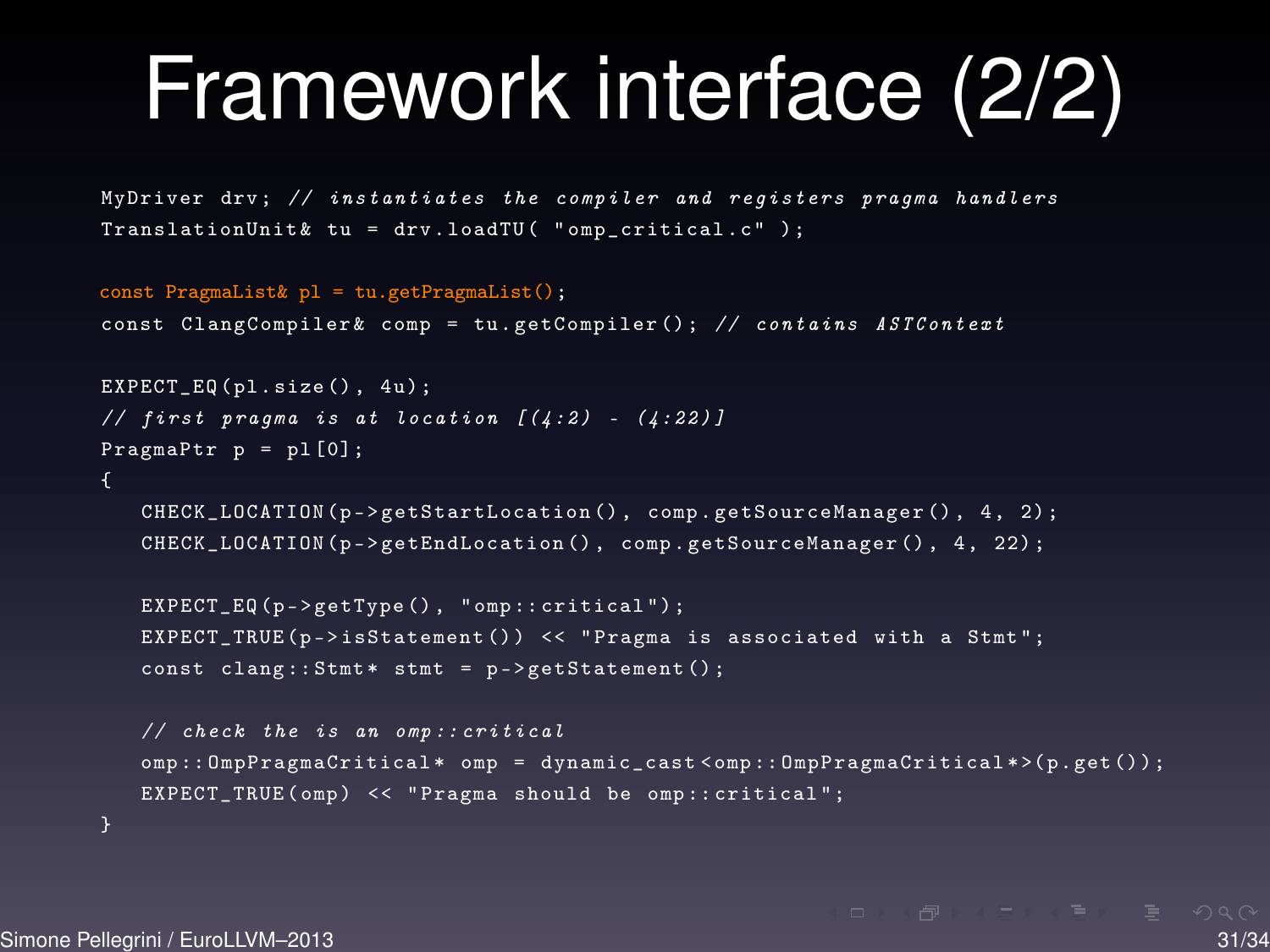# Some performance numbers

Used framework to encode the OpenMP 3.0 standard

Total frontend time for some of the OpenMP NAS Parallel Benchmarks:

|     | Bench.   # Pragmas | w/o OpenMP | w OpenMP |
|-----|--------------------|------------|----------|
| -BT | 58                 | 45 msecs   | 48 msecs |
| MG. | 29                 | 36 msecs   | 39 msecs |
| TU  | 39                 | 47 msecs   | 54 msecs |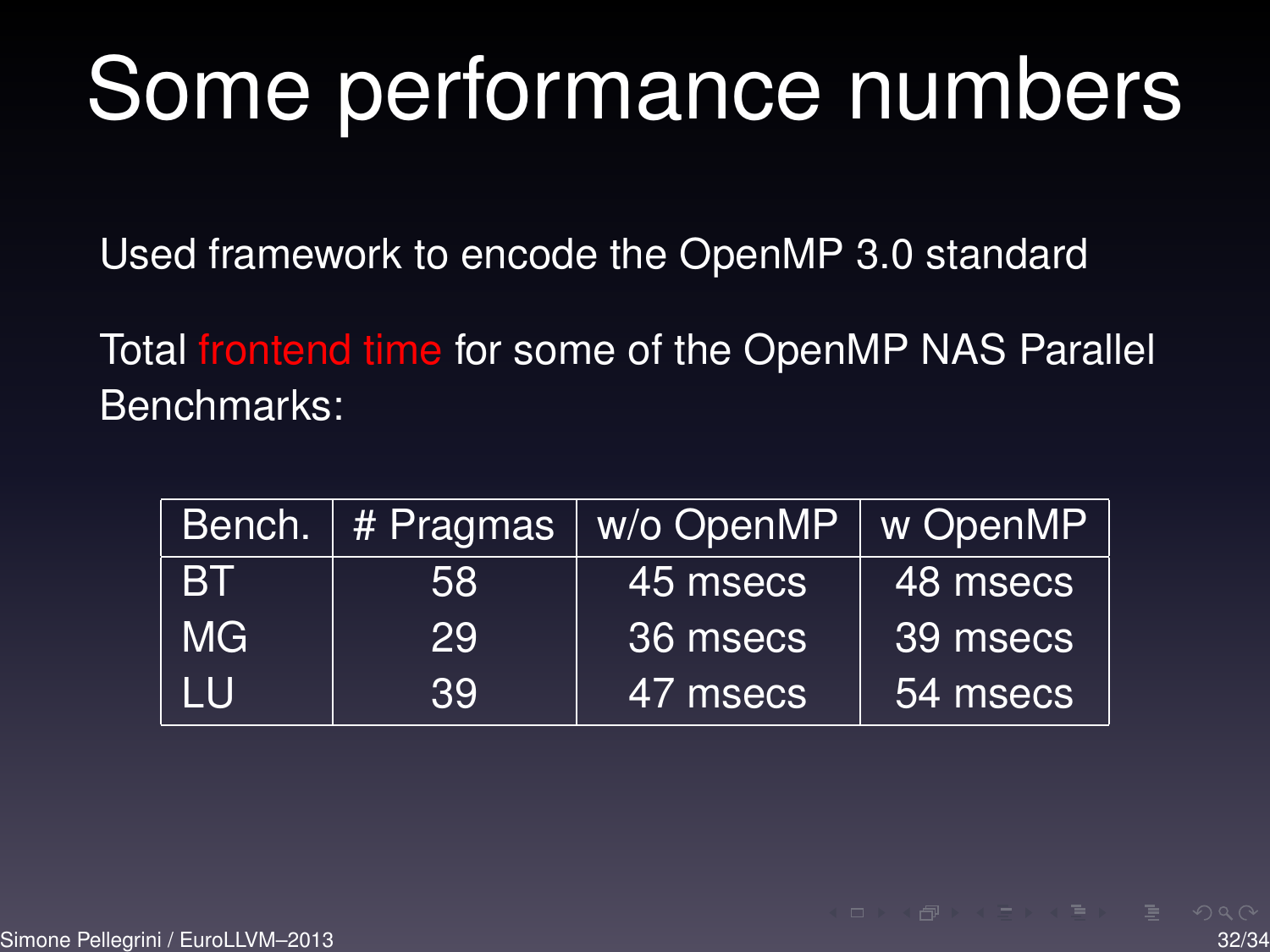# **Summary**

Showed an idea for *easy custom* pragmas in Clang!

The framework code (+Clang 3.2 patches) available at:

Not integrated into Clang. . . yet:

- Little time to invest (to change in the near future)
- Requires some restructuring (use of attributes?)
- Level of interest shown by the LLVM/Clang community